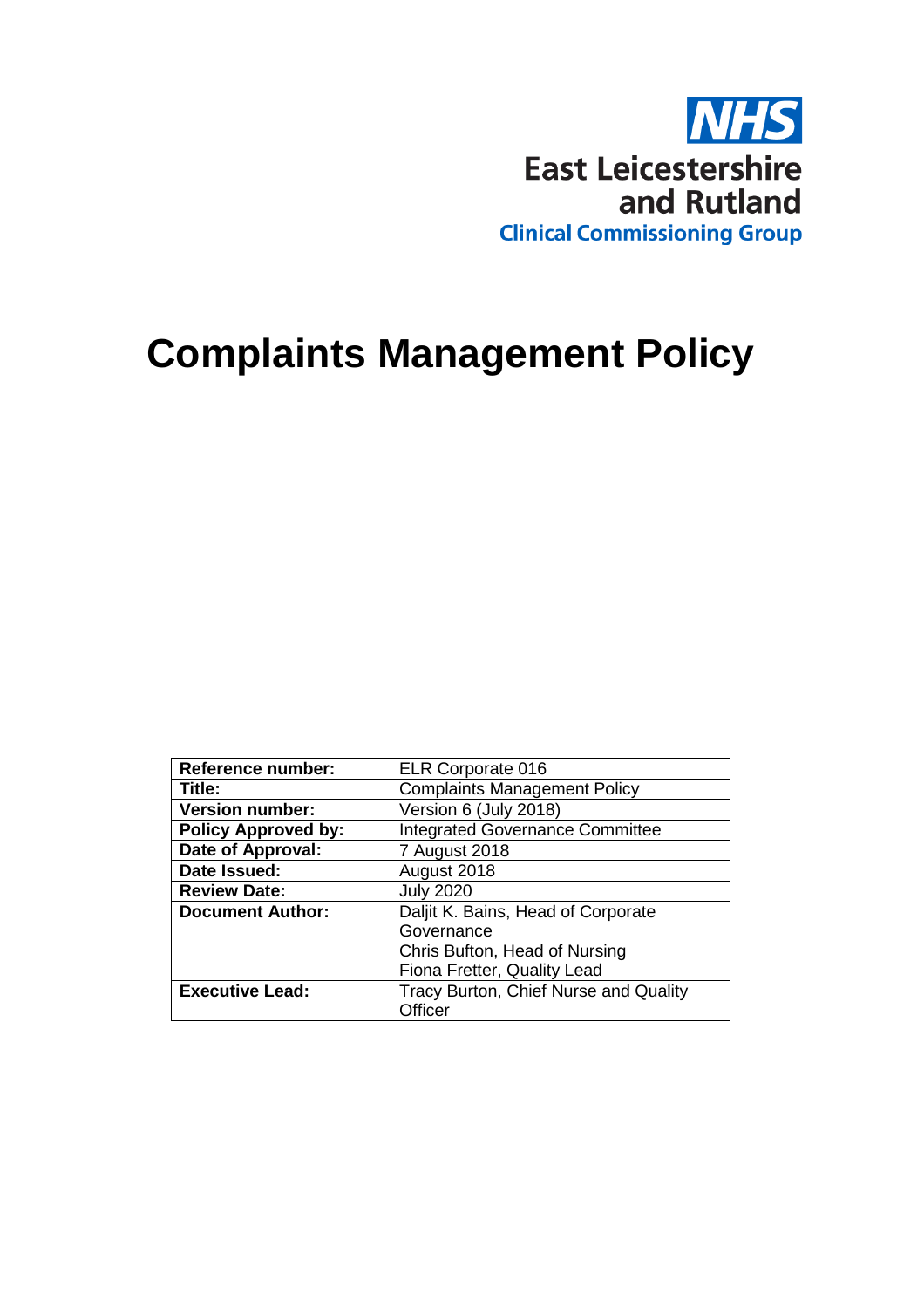### **Version Control**

| <b>Version</b><br>number           | <b>Approval / Amendments made</b>                                                                                                                                           | <b>Date</b>       |
|------------------------------------|-----------------------------------------------------------------------------------------------------------------------------------------------------------------------------|-------------------|
| Version 1, draft                   | Policy adopted from the LLR PCT Cluster and<br>$\blacksquare$<br>personalised to the CCG.<br>Governing Body approved adoption of Policy in<br>$\blacksquare$<br>April 2013. | April 2013        |
| Version 1, draft<br>2              | Policy personalised with reference to ELR CCG,<br>$\blacksquare$<br>with the exception of Appendix A and B.                                                                 | <b>April 2013</b> |
| Version 2, draft<br>1              | Policy refreshed to reflect NHS<br>England<br>$\blacksquare$<br>and recommendations<br>guidance<br>following<br>national reviews.                                           | September 2015    |
| Version 2, draft<br>$\mathbf{2}$   | Further review and update.<br>$\blacksquare$                                                                                                                                | October 2015      |
| Version 2, draft<br>3              | Updated to include the NHS England publication,<br>$\blacksquare$<br>"Complaints Handling for Primary Care: a toolkit<br>for commissioners".                                |                   |
| Version 3, draft<br>$\overline{2}$ | Updated to include comments from CCG<br>$\blacksquare$<br>stakeholders                                                                                                      | August 2016       |
| Version 4                          | Formatted for consultation with EMT<br>$\blacksquare$                                                                                                                       | September 2016    |
| Version 4 draft 2                  | Updated following recommendations from 360<br>$\blacksquare$<br>Assurance                                                                                                   | September 2016    |
| Version 5                          | Final version following sign off at Integrated<br>٠<br><b>Governance Committee</b>                                                                                          | October 2016      |
| Version 6                          | Reviewed version including updated investigation<br>$\blacksquare$<br>templates                                                                                             | <b>July 2018</b>  |
| Version 6.1                        | Reformatted and typos removed<br>$\blacksquare$                                                                                                                             | <b>July 2018</b>  |

### **DOCUMENT STATUS:**

This is a controlled document. Whilst this document may be printed, the electronic version posted on the intranet is the controlled copy. Any printed copies of the document are not controlled.

#### **RELATED DOCUMENTS:**

This document will reference additional policies and procedures which will provide additional information.

**All ELRCCG policies can be provided in large print or Braille formats upon request. An interpreting service, including sign language, is also available.**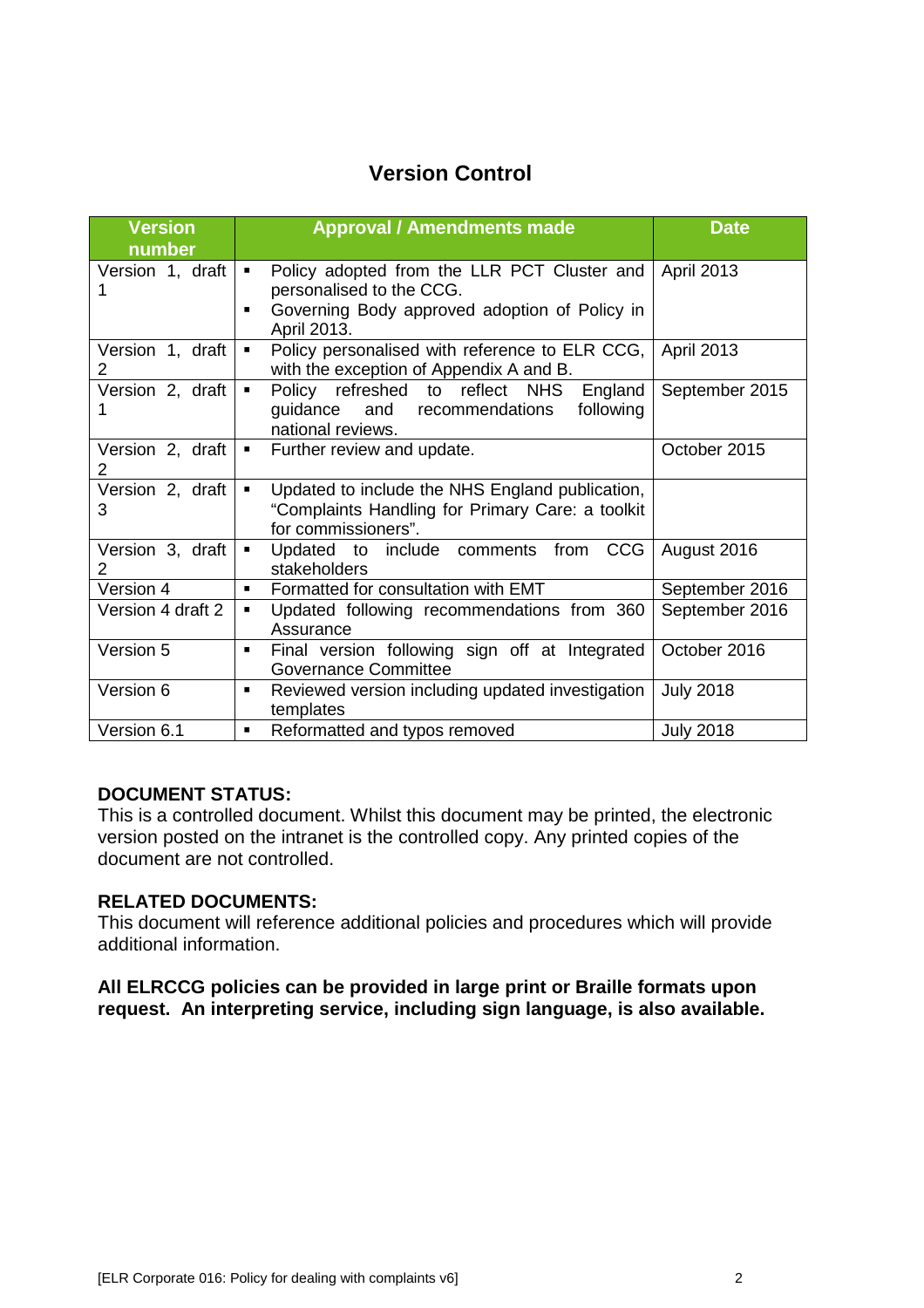### **Contents**

| 1. Aims and Objectives                                      | Page<br>5 |
|-------------------------------------------------------------|-----------|
| 2. Legal Framework and Guiding Principles                   | 6         |
| 3. Equality, Inclusion and Human Rights                     | 8         |
| 4. Definitions                                              | 9         |
| 5. Duties and responsibilities                              | 9         |
| 6. What is covered by the Complaint Management Policy?      | 12        |
| 7. Who can complain?                                        | 13        |
| 8. Complaint Options                                        | 13        |
| 9. What Complainants can expect from the Complaints Process | 14        |
| 10. Consent and Confidentiality                             | 15        |
| 11. Time Limits for Making a Complaint                      | 16        |
| 12. How a Complaint can be made                             | 16        |
| 13. Assessing Complaints                                    | 17        |
| 14. Response Times                                          | 17        |
| 15. Investigations                                          | 18        |
| 16. Record Keeping                                          | 18        |
| 17. Final Response                                          | 19        |
| 18. Conciliation and Mediation                              | 19        |
| 19. Help to make a complaint                                | 19        |
| 20. Independent Review                                      | 19        |
| 21. Supporting staff involved in complaints investigations  | 20        |
| 22. Learning from complaints                                | 21        |
| 23. Monitoring and Review                                   | 21        |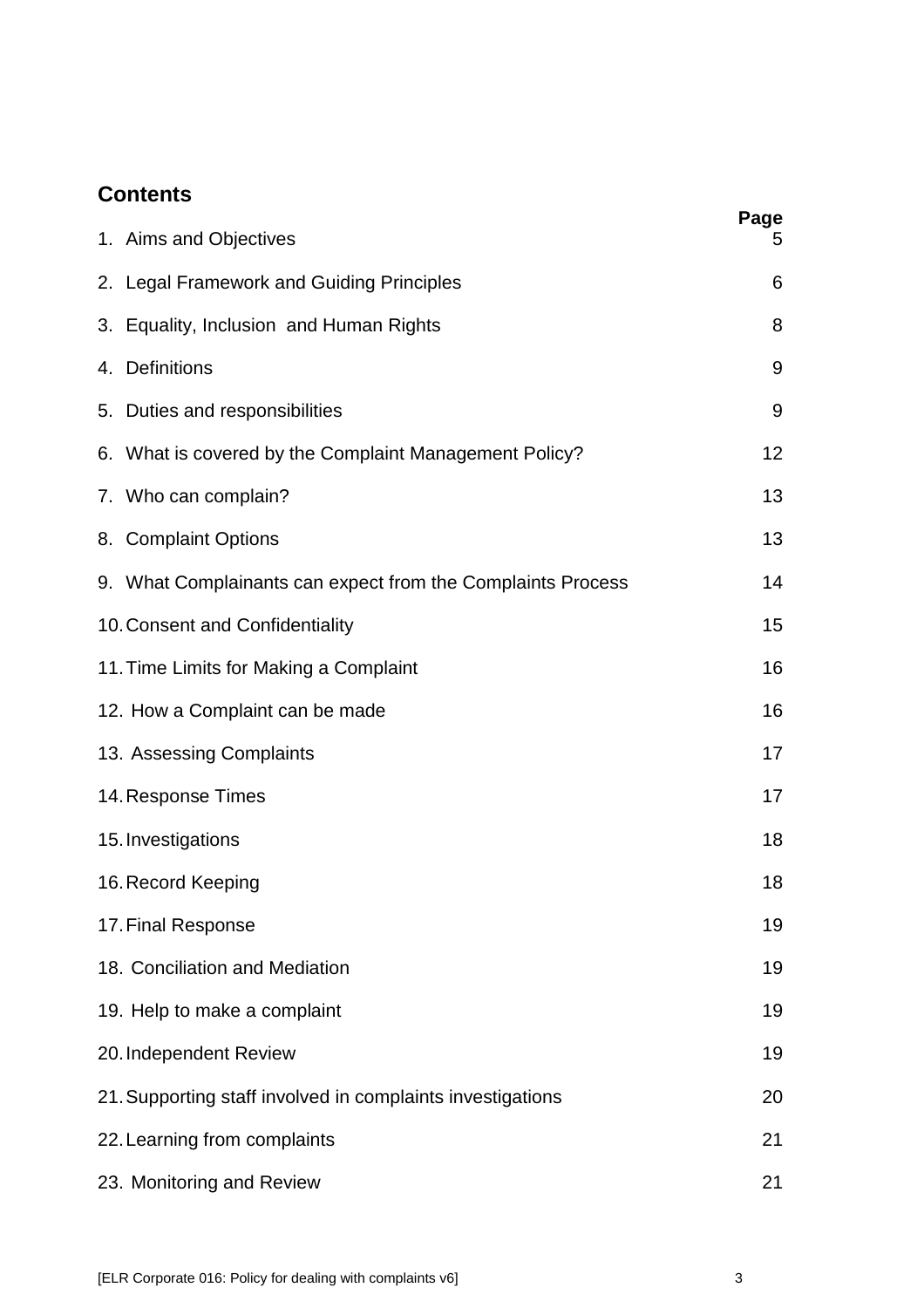| 24. Related Policies and Procedures |                                                                    | 22 |
|-------------------------------------|--------------------------------------------------------------------|----|
| <b>Appendices</b><br>Appendix 1     | <b>Complaints Standard Operating Procedure (SOP)</b>               | 23 |
| Appendix 2                          | <b>Investigation Template</b>                                      | 25 |
| Appendix 3                          | Unreasonable, Vexatious or Unreasonably Persistent<br>Complainants | 27 |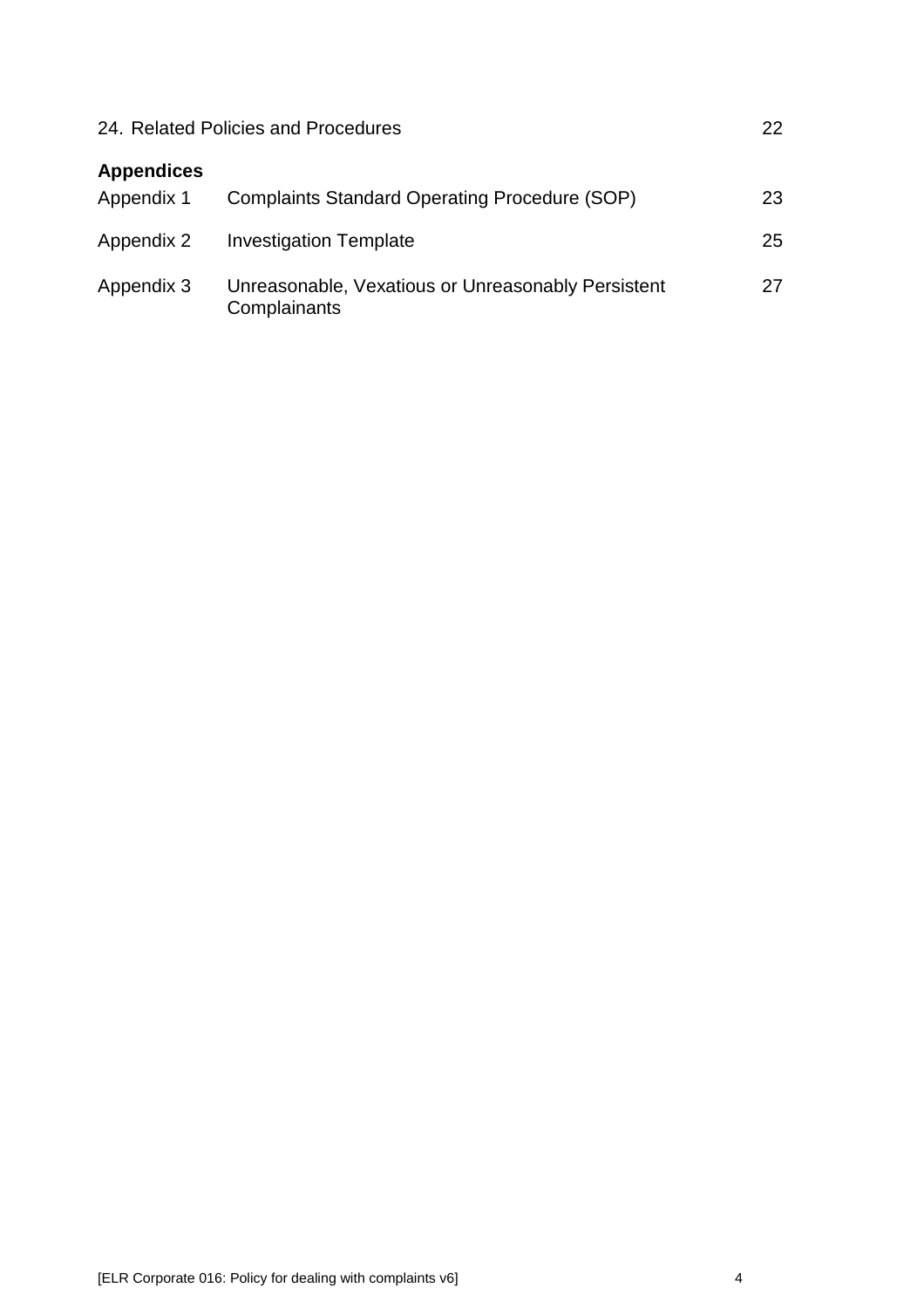# **Aims and objectives**

- 1. This policy applies to East Leicestershire and Rutland Clinical Commissioning Group (ELR CCG or the CCG). The CCG commissions health services for its local resident population and aims to commission the highest quality care, treatment, level of services and facilities to the local community. It also encourages feedback about the services and welcomes both positive and negative feedback from the local community.
- 2. This policy covers all complaints received by NHS East Leicestershire and Rutland CCG about the NHS services that it commissions for patients and the general public. This includes complaints relating to the performance of GP Practices, however all complaints relating to the performance of individual practitioners will be redirected to NHS England.
- 3. Everyone has the right to expect a good service from public bodies and to have things put right if they go wrong. Compliments, comments, concerns and complaints help to confirm what we are doing right and to identify how we can improve services. They give us an insight about the standards of care that we commission. Above all, they help us to take action to prevent similar problems occurring in the future and to continually improve services.
- 4. The CCG aims to ensure that patients, relatives, carers and all other users of local health services have their complaints dealt with sympathetically, promptly, confidentially, impartially and with courtesy and empathy.
- 5. The key objectives of the policy are:
	- to ensure ease of access for patients and complainants;
	- having a fair, open and transparent process in the handling of complaints;
	- to ensure complaints are dealt with in a timely manner in line with the timescales agreed with complainants
	- to ensure fairness for staff and complainants alike and ensure nondiscrimination against staff or complainants, either those subject to a complaint or those that are making a complaint;
	- to ensure lessons are identified and there is evidence of learning to improve services for patients and staff;
	- to maintain confidentiality in accordance with the Data Protection Act 1998 and the NHS Code of Conduct;
	- to ensure that complaints involving more than one NHS organisation and joint complaints relating to health and social care are handled in a coordinated manner.
	- To ensure appropriate guidance/referral to resolve e.g. The Parliamentary and Health Service Ombudsman where unresolved issues arise (see section "**Independent Review**")
- 6. The current statutory framework for managing complaints in the NHS is set out in The Local Authority Social Services and National Health Service Complaints (England) Regulations 2009 No. 309. This framework applies to all NHS organisations including Clinical Commissioning Groups.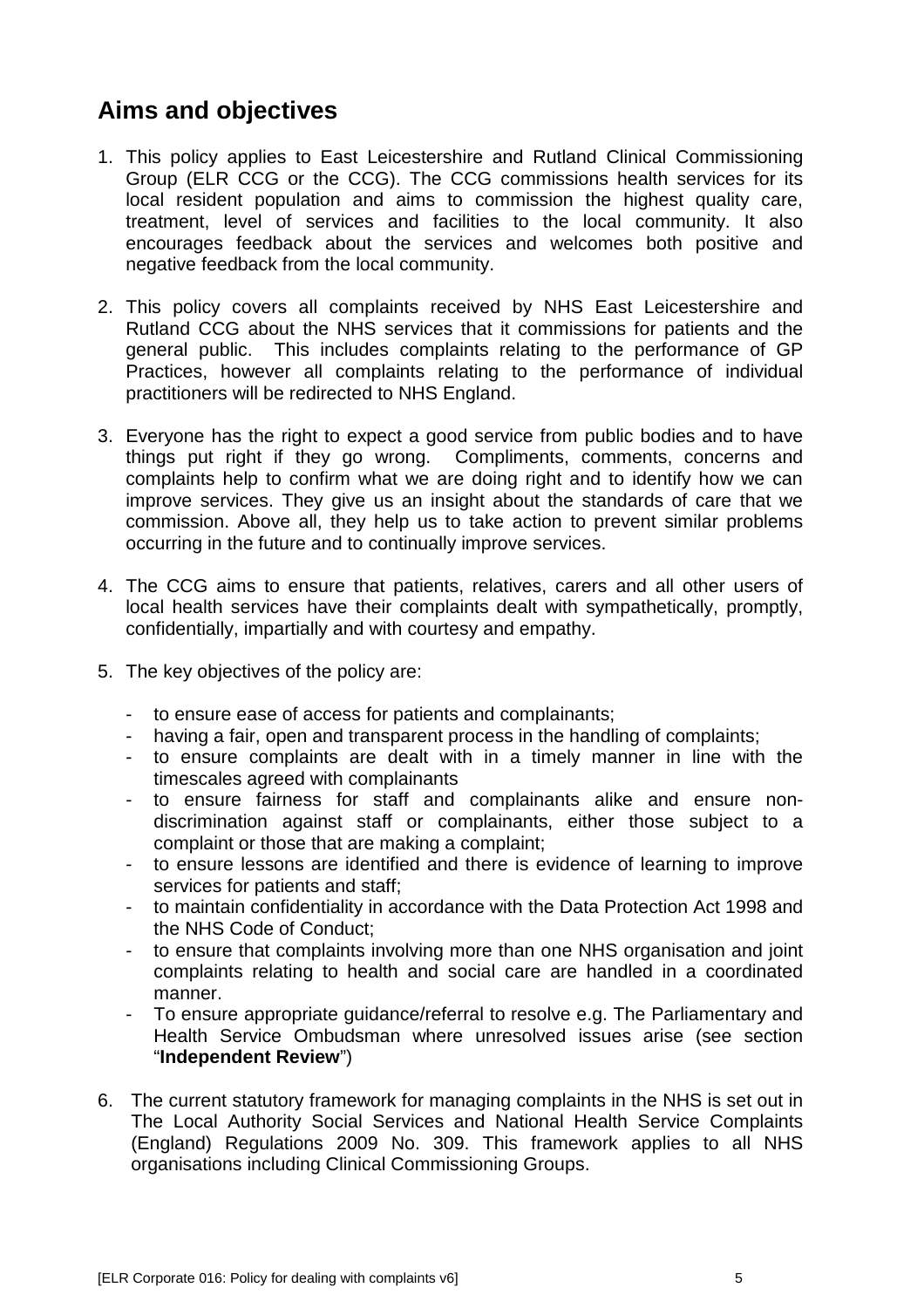- 7. The policy takes into account the Equality Act 2010, the SCCI1605 Accessible Information Implementation Guidance (NHS England, July 2015) and the NHS Constitution (Department of Health, July 2015).
- 8. The CCG aims to design and implement policy documents that meet the diverse needs of our service, population and workforce, ensuring that none are placed at a disadvantage over others. It takes into account the Public Sector Equality Duty and the provisions of the Equality Act 2010 and advances equal opportunities for all. This document has been assessed to ensure that no one receives less favourable treatment on the protected characteristics of their age, disability, gender reassignment, marriage and civil partnership, pregnancy and maternity, race, religion or belief, sex (gender) or sexual orientation.

# **Legal Framework and Guiding Principles**

9. The CCG is committed to achieving and maintaining high standards with regard to service to the public, behaviour at work, and in all its working practices and all staff are expected to conduct themselves in accordance with our values which are shown below:











One Team Integrity Patient -

centred

Ownership Excellence

- 10. This policy is written to conform with current regulations and guidance and in particular *The Local Authority Social Services and National Health Service Complaints (England) Regulations 2009 (SI/2009/309 and SI/2009/1768)*; NHS England's guidance on complaints and takes into account the NHS Constitution.
- 11. In addition, the Policy also reflects best practice as reflected in *Complaints Handling for Primary Care: a toolkit for commissioners (NHS England, November* 2015).
- 12. The key lines of enquiry which refer to complaints management are set out below:

Do people who use the service know h ow to make a complaint or raise concerns, are they encouraged to do so, and are they confident to speak up?

How easy is the system to use? Are people treated compassionately and given the help and support they need to make a complaint?

Are complaints handled effectively and confidentially, with regular updates and a formal record kept?

Is the outcome explained appropriately to the individual? Is there openness and transparency about how complaints and concerns are dealt with?

How are lessons learned from concerns and complaints, and is action taken as a result to improve the quality of care? Are lessons shared with others?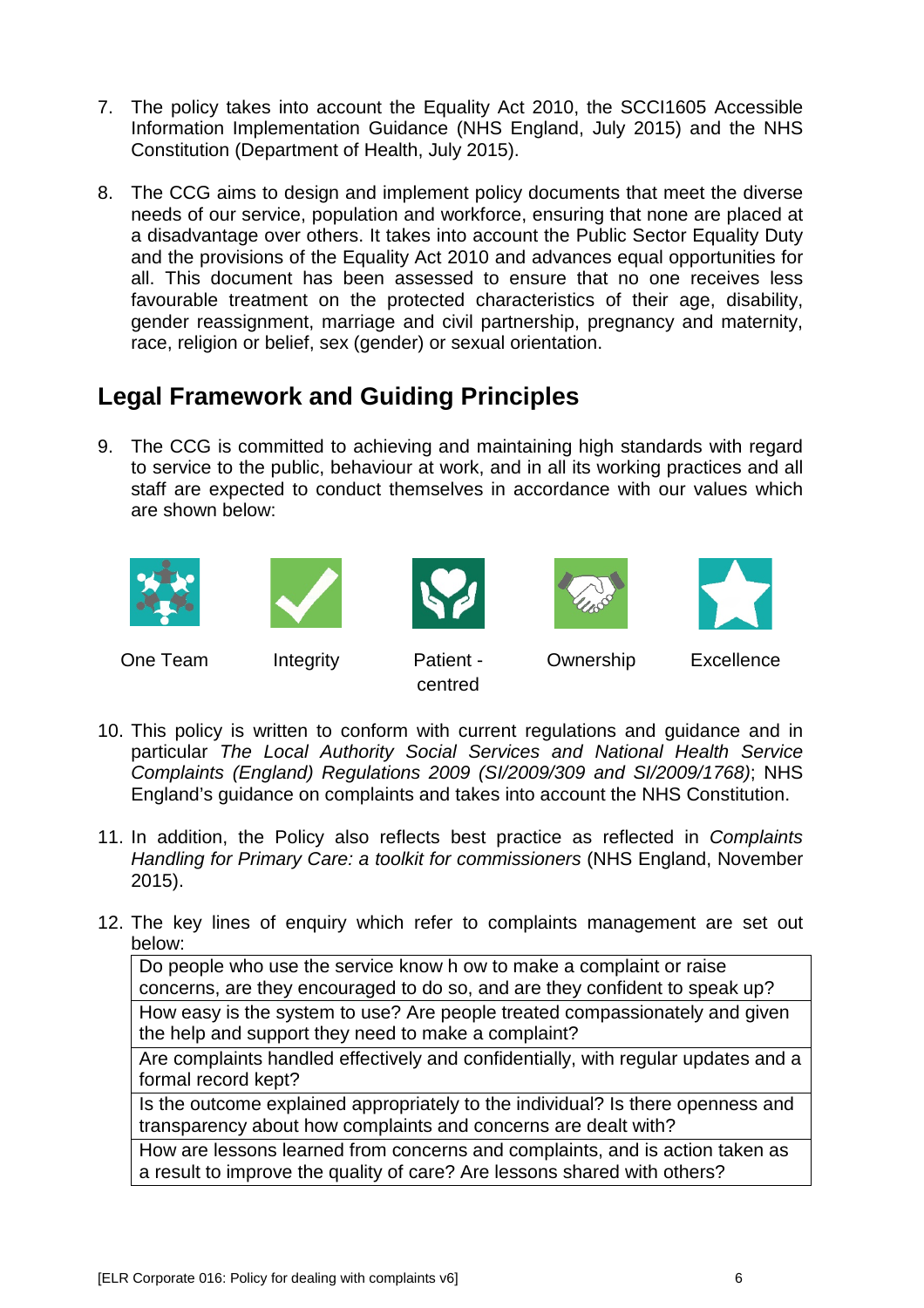- 13. This policy is also guided by the *Principles of Good Complaints Handling*  published by the Parliamentary and Health Service Ombudsman for public bodies:
	- Getting it right
	- Being customer focused
	- Being open and accountable
	- Acting fairly and proportionately
	- Putting things right
	- Seeking continuous improvement

### 14. This is how we interpret the principles and how we will handle complaints:

- complaints are dealt with efficiently and confidentially;
- complaints are properly investigated, monitored and recorded;
- complainants receive, so far as reasonably practicable, assistance to enable them to understand the procedure or advice on where assistance should be available;
- complainants receive a timely and appropriate response;
- complainants are told of the outcome of the investigation of their complaint and action is taken, if necessary, in the light of the outcome of a complaint;
- the process for dealing with complaints should be, and be seen to be, impartial and fair to both staff and complainant alike;
- complainants will be treated with respect and courtesy;
- complainants will not be discriminated against for making a complaint and making a complaint will not adversely affect current or future treatment;
- Information will be provided to senior management to help services to be reviewed and improved;
- All complainants will receive a sympathetic and caring response and, where appropriate, an apology given or an expression of regret; and
- Staff will receive appropriate training in handling complaints.
- 15. In February 2013 the Department of Health Published the Robert Francis Inquiry Report into Mid-Staffordshire NHS Foundation Trust (2013a Department of Health, Crown) This report provided recommendations on the lessons to be learnt following poor standards of NHS care which was delivered to patients at the Mid Staffordshire NHS Foundation Trust. Francis (DoH 2013) noted in his report that a health service which listens to complaints made by patients will be better at detecting the initial warning signs which indicate that there are matters needing to be rectified and explored to ensure that other patients are not adversely affected.
- 16. Following this report, the Prime Minister and Secretary of State for Health appointed a review into the way that complaints are handled by NHS hospitals. (A review of the NHS Hospitals Complaints System Putting Patients Back in the Picture, Right Honourable Ann Clwyd MP and Professor Tricia Hart, October 2013). This was undertaken by the Rt. Hon Ann Clwyd and Professor Tricia Hart. The report was published in October 2013 and recommended that patient care needs to be made a top priority, with a need for clearer standards for patient care. It also made recommendations for better ways of acting on complaints which are made, including providing more information on the process of making a complaint and making it easier to make a complaint.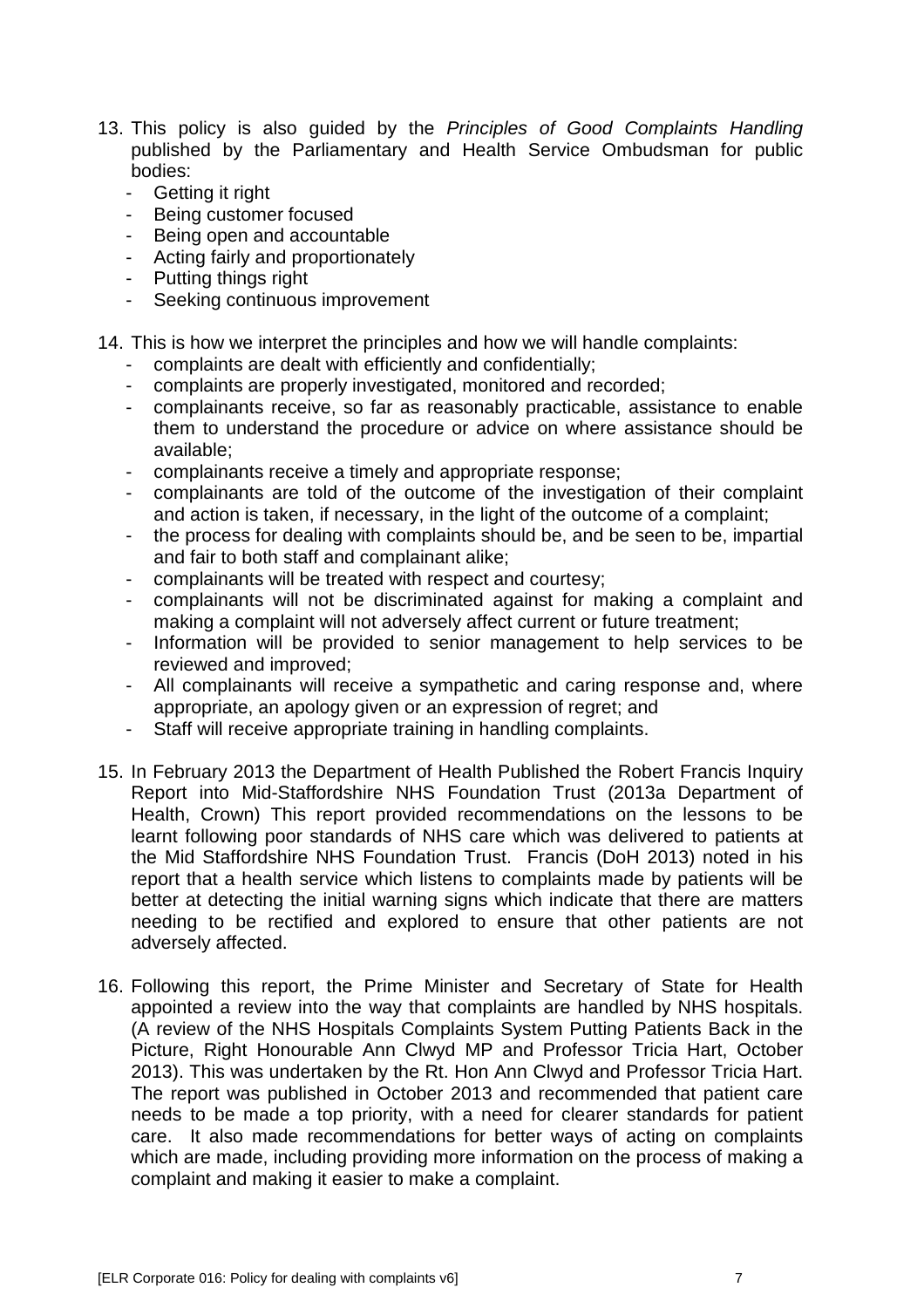# **Equality, Inclusion and Human Rights**

- 17. A key principle of this policy is to ensure that all complainants will be treated equally and will not be discriminated against on the grounds of religion or belief, gender, race, disability including learning disability, age, sexual orientation, gender reassignment, marriage or civil partnership, pregnancy or maternity, or because they have complained.
- 18. The CCG aims to commission services that are open, culturally aware and equally accessible to all sections of the community and will endeavour to achieve this by:
	- Ensuring that individual's views are considered, recognising that everyone is different and valuing the contribution that individuals experience, knowledge and skills can make to provide a better service for the community;
	- Being committed to providing and commissioning healthcare which is equally accessible and appropriate to everyone in the community we serve;
	- Not tolerating any actions which obstruct access to, or delivery of, the services we commission and which lead to unfair treatment on the grounds of religion or belief, gender, race, disability including learning disability, age, sexual orientation, gender reassignment, marriage or civil partnership, pregnancy or maternity, nationality, ethnic or national origin, domestic circumstances, social and employment status, HIV status, political affiliation or trade union membership, or because they have complained;
	- Ensuring provision of services adhere to the principles of treating people the way they expect to be treated and are in line with equality legislation and the Human Rights Act;
	- Ensuring people are treated with fairness, dignity, respect and equality;
	- Taking appropriate action to remove any discrimination and promote equal opportunities;
	- Monitoring a wide range of our activities in order to make sure our commitment is being effectively delivered throughout the organisation;
	- Ensuring fairness for all by developing a robust system for collecting equality monitoring data when complaints are received about commissioned services. The information gathered will be analysed and will assist in addressing any gaps or lack of service provision identified.
- 19. The equality monitoring form will be used to monitor this to ensure all 9 protected characteristics are considered. The equality monitoring form is designed to capture date of birth (age), sex / sexual orientation / gender reassignment, relationship status, long term conditions, ethnic group / background, religious identity and preferred language. This form will be sent to every complainant along with the initial letter of acknowledgement and consent form.
- 20. Complainants will be requested to complete the equalities monitoring form to assist the CCG with improving how we handle complaints and to ensure that we handle their complaint fairly and do not discriminate in any way. If the complainant does not wish to complete the form this will not impact on their complaint in any way.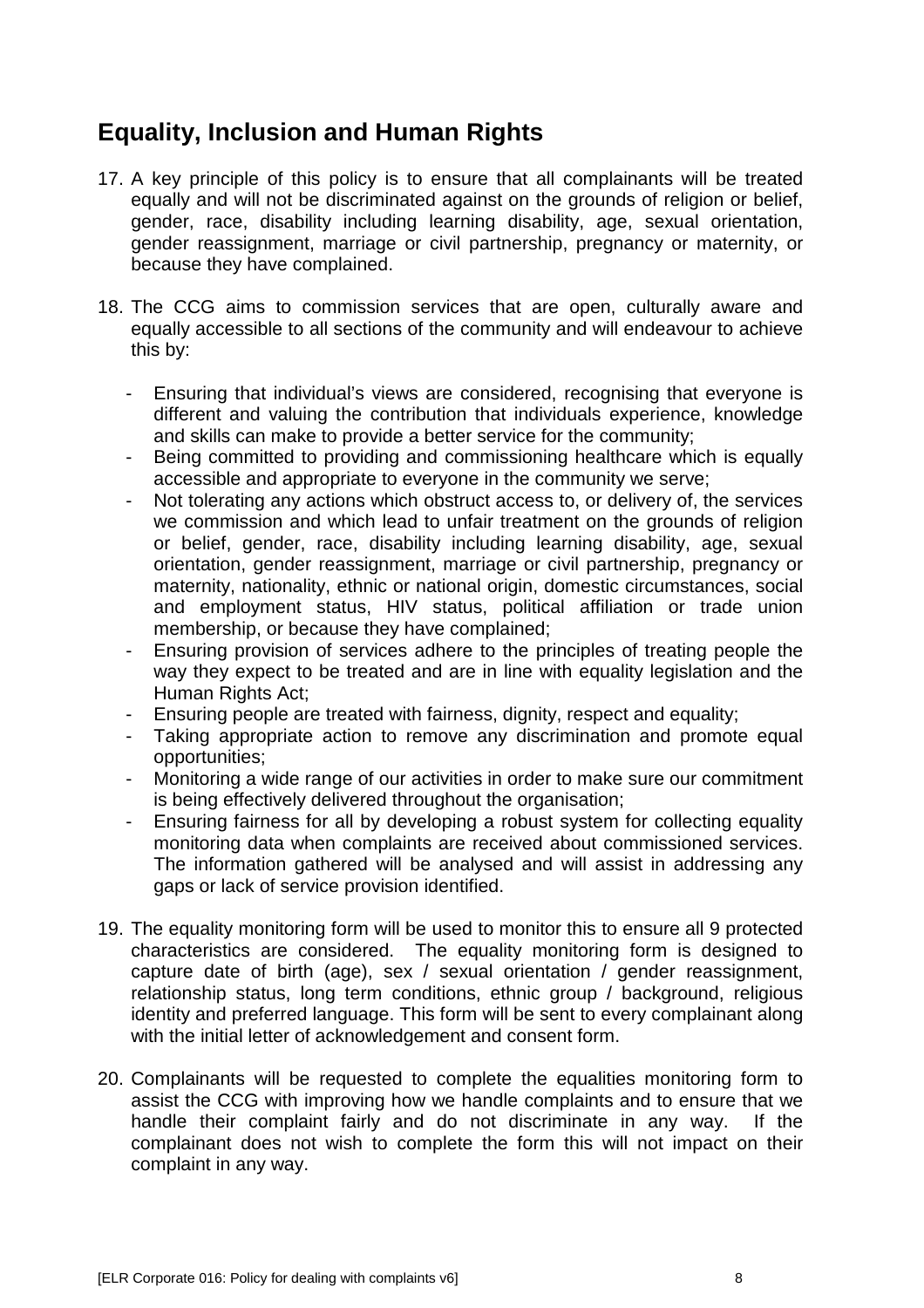21. The completed equalities forms will be logged anonymously and protected characteristics reported on for further analysis and consideration. The equality monitoring form will help to gain a better understanding of issues raised across protected characteristics; will also assist with monitoring access to making a complaint – that everyone has a fair opportunity to make a complaint.

# **Definition**

- 22. The CCG welcomes all feedback, compliments and complaints. The views of our patients are important to us and can help the CCG develop its services and inform improvements or share best practice in the services that we commission. All feedback received via the CCG complaints team will be logged as an enquiry, concern, compliment or complaint. Those patients that wish to make a complaint will be supported to do so by the complaints team.
- 23. The Patients Association defines a complaint as: "An expression of dissatisfaction made to an organisation, either written or spoken, and whether justified or not, which requires a response. There is no difference between a "formal" and an "informal" complaint, both are expressions of dissatisfaction." (Good practice standards for NHS complaints handling, Patients Association, September 2013)
- 24. A complaint may be clinical or non-clinical, and could relate to one or more aspects of the services provided. It is essential that the investigation and subsequent response addresses all aspects of the complaint.

# **Duties and responsibilities**

25. In order to fulfil the requirements for handling of complaints, the following personnel have responsibility for delivering the policy:

### **Managing Director**

26. The Managing Director has overall responsibility for complaints management within the CCG. The responsibility for local resolution sign off of complaints is delegated to Directors where appropriate as detailed below.

### **Chief Nurse and Quality Officer**

27. The Chief Nurse and Quality Officer has responsibility for complaints handling and local resolution sign off of complaints handled by the CCG, in particular complaints relating to clinical treatment. The Chief Nurse and Quality Officer also has responsibility for ensuring compliance with the Complaints Management Policy and that action is taken in the light of the outcome of any investigation within these services. As appropriate this responsibility may be devolved to the wider complaints team.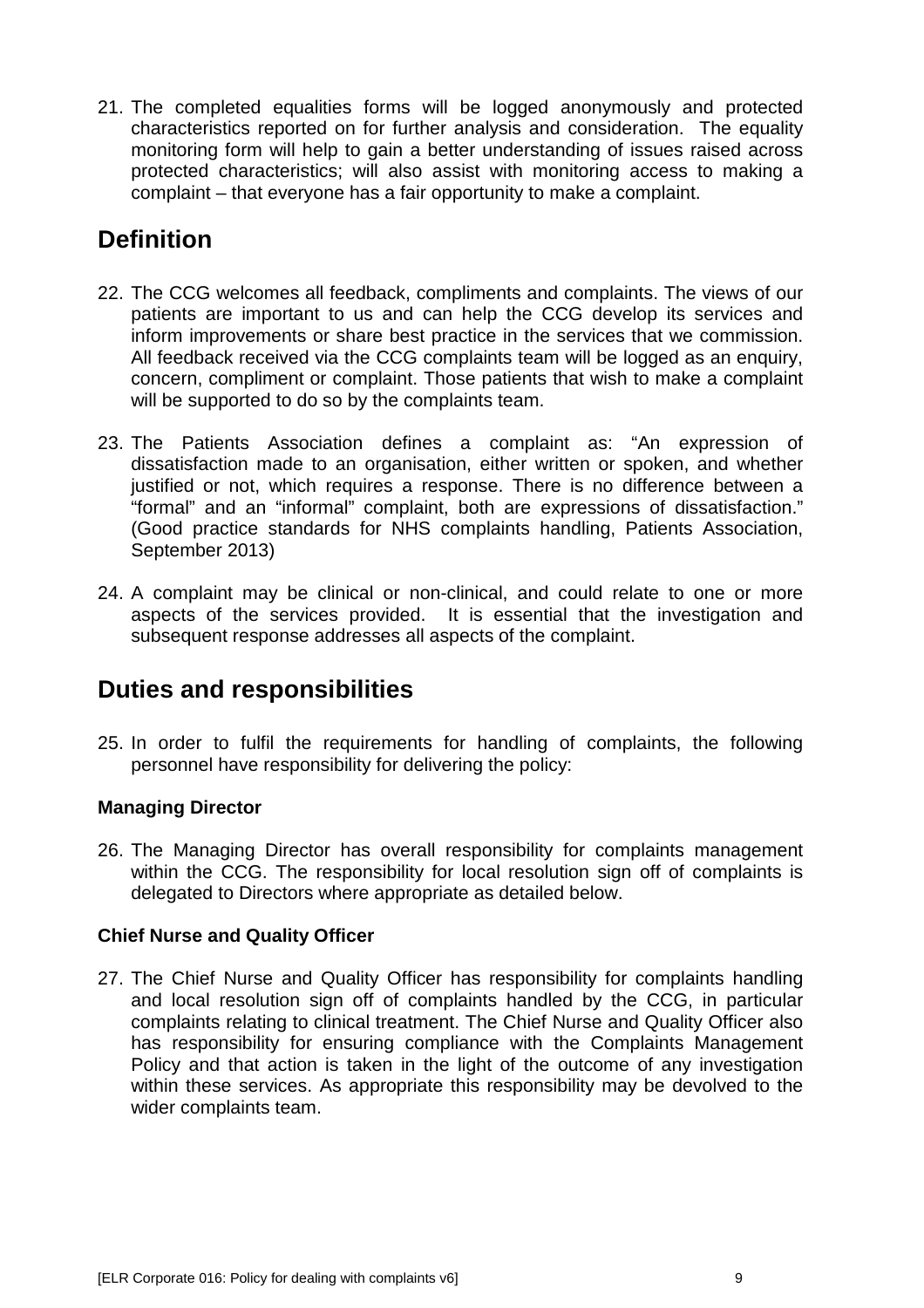### **CCG Chief Officers**

28. Chief Officers (or nominated deputies) across the CCG are responsible for overseeing the investigation report and approving it once the investigator has completed the investigation, in particular relating to their area of expertise e.g. procurement, primary care etc. The appropriate Chief Officer will also be responsible for approving complaint response letters before final review by the Chief Nurse and Quality Officer.

#### **Complaints Team**

- 29. The CCG will ensure that there are appropriately trained personnel to manage the process for handling all complaints. This team are available to complainants to provide help and guidance on accessing the complaint procedure, and throughout the complaint process. The Complaints Team has operational responsibility for the case management of each complaint in line with the complaints management policy and procedures.
- 30. The Complaints Team will:
	- Assist and support patients and members of the public who wish to make a complaint;
	- Receive all complaints and log the details on Datix Complaint Management System.
	- Agree the complaint details with the complainant;
	- Seek consent to investigate the complaint where required;
	- Seek consent to forward a complaint to a provider organisation where relevant for investigation:
	- Liaise with complainants, advocates, staff and providers of contracted and commissioned services to achieve resolution of complaints;
	- Arrange meetings, mediation or other complaints handling methods agreed with the complainant:
	- Ensure that each complaint is considered fully;
	- Ensure agreed timescales are met;
	- Provide reports and complaints data if required of them by the Chief Nurse and Quality Officer;
	- Support the Directorate Complaints Lead by providing advice, guidance or support on complaints;
	- Keep contemporaneous records.
- 31. ELR CCG recognises its duty to cooperate with other agencies where a complaint is received that relates to a number of agencies. The complaints team will ensure that there is a coordinated approach to multiagency complaints; the CCG may take the 'lead role' in terms of the coordinated response, although any decisions made will depend on the wishes of the complainant and the result of discussions with the various parties involved. A mutually agreeable timescale will be agreed between all parties for a coordinated response.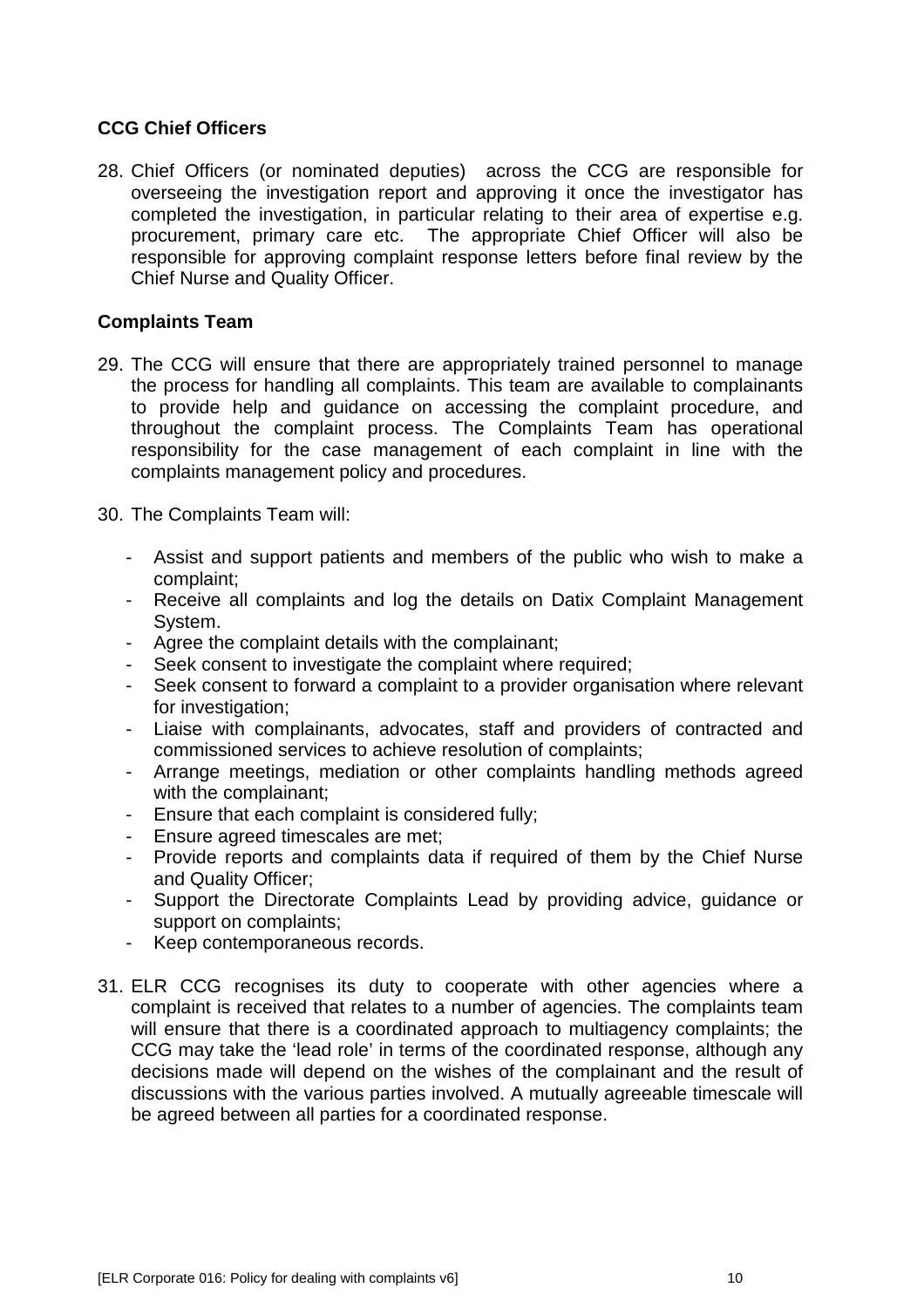### **Directorate complaints leads**

- 32. Directorate complaints leads are individuals from each directorate nominated to investigate the complaint where complaint relates to internal CCG functions. Appropriate support will be given to the directorate complaints leads from the Complaints Team in handling complaints.
- 33. Where a complaint relates to a provider of services, with the consent of the complainant, the complaints team will liaise with the appropriate provider complaint leads. Where complaints relate to commissioned services, complainants will be provided with the option of having their complaint sent directly to the provider, or for the CCG Complaints Team to facilitate the complaint on their behalf.
- 34. Whichever route a complaint takes, the lead will be expected to identify any learning and to draft the response letter following completion of the complaints investigation.
- 35. The Complaints Team will provide a named point of contact for the complainant and will regularly update the complainant as to the progress of the complaint.
- 36. In some cases, a complaint may require knowledge of a specialist topic, in this case, it may be appropriate for the directorate complaints lead to undertake an initial conversation with the complainant in order to try and resolve the complaint at that point. The complaints team will remain the main point of contact with the complainant, and all information will be shared with the team to ensure that records can be accurately maintained.
- 37. The directorate complaint lead will:
	- Investigate the complaint thoroughly and robustly.
	- Review any appropriate clinical records, with support/input from clinicians.
	- Discuss with relevant staff members details of the complaint in order to investigate and provide a thorough response, and make a record of the discussion.
	- Review relevant policies and guidance.
	- Reflect and embed any learning from complaints related to their CCG function.
	- Where complaints relate to providers, the directorate lead will be expected to share any learning with the service where appropriate.
	- Provide a proposed letter of response to the Complaints Team within the timescale indicated. This response should be open, honest and reflect any learning and agreed actions.

### **All staff**

38. All members of staff, including temporary and agency staff, are required to comply with the requirements of this policy in a positive manner and co-operate fully with any complaint investigation.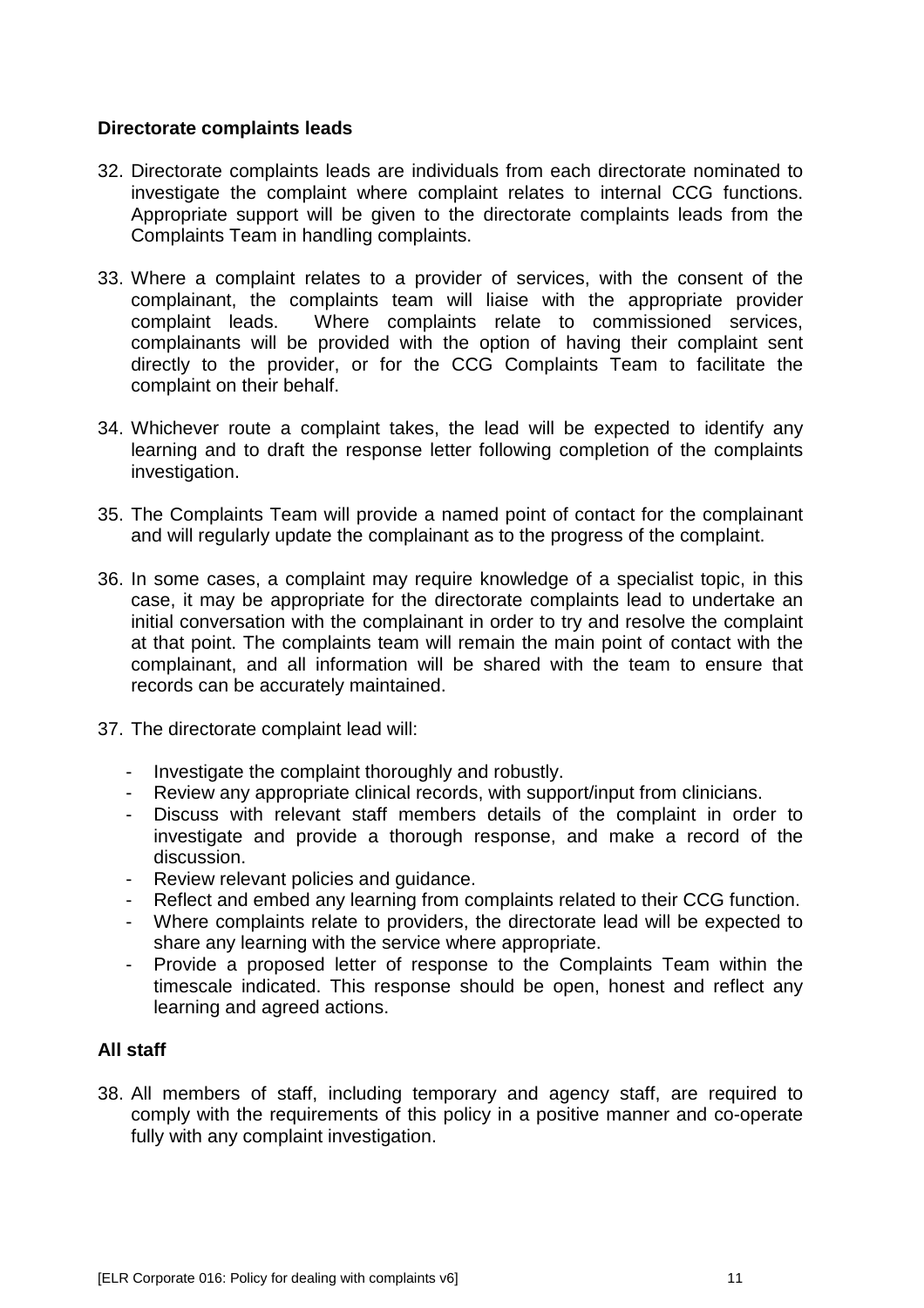39. Staff must send **all complaints** they receive to the Complaints Team on the same day as they are received. This should be done by secure e-mail or fax to facilitate same-day receipt. These will be logged by the Complaints Team on the same working day. The email address to send all complaints to is [enquiries@EastLeicestershireandRutlandccg.nhs.uk.](mailto:enquiries@EastLeicestershireandRutlandccg.nhs.uk)

# **What is covered by the Complaints Management Policy?**

- 40. The Complaints Management Policy covers complaints received from external parties, connected with the CCG's function of commissioning health care; or services commissioned by the CCG under an NHS contract; or making arrangements for the provision of such care or services with an independent provider.
- 41. Sometimes it can be difficult to determine whether feedback is a complaint. This needs to be established by the team and if it is established that the person raising the issue would like to make a complaint then it will be treated as such.

### **Exclusions to this policy**

42. This policy does not cover:

- Complaints about CCG staff as they are managed through the appropriate HR process.
- Complaints about private treatment;
- A complaint made by another NHS organisation or independent contractor about the CCG's services, which is not made on the behalf of a patient;
- A complaint which has already been investigated by the Parliamentary and Health Service Ombudsman;
- Complaints raised by healthcare professionals will be handled through the incidents process and investigated by the incidents team. It should be noted that the primary aim of this policy is for patients to raise their complaints;
- Complaints relating to the CCG's alleged failure to comply with a request for information under the Freedom of Information Act 2000.
- Complaints about the provision of primary medical services (i.e. GPs) or other primary care providers (i.e. dentists, optometrist and opticians), which fall within the remit of NHS England at present
- Complaints and grievances from members of staff relating to their contract of employment or any other employment matter. These will be handled through normal management arrangements or through the appropriate employment policy, e.g. Grievance Procedure.

### **Possible claims for clinical negligence**

43. If a complainant reveals that they wish to seek compensation or pursue legal action due to negligence, the complainant will be advised that the complaint will be investigated but the investigation will not be able to address the issues related to compensation. If a claim relates to CCG functions, advice would be sought from the Head of Corporate Governance.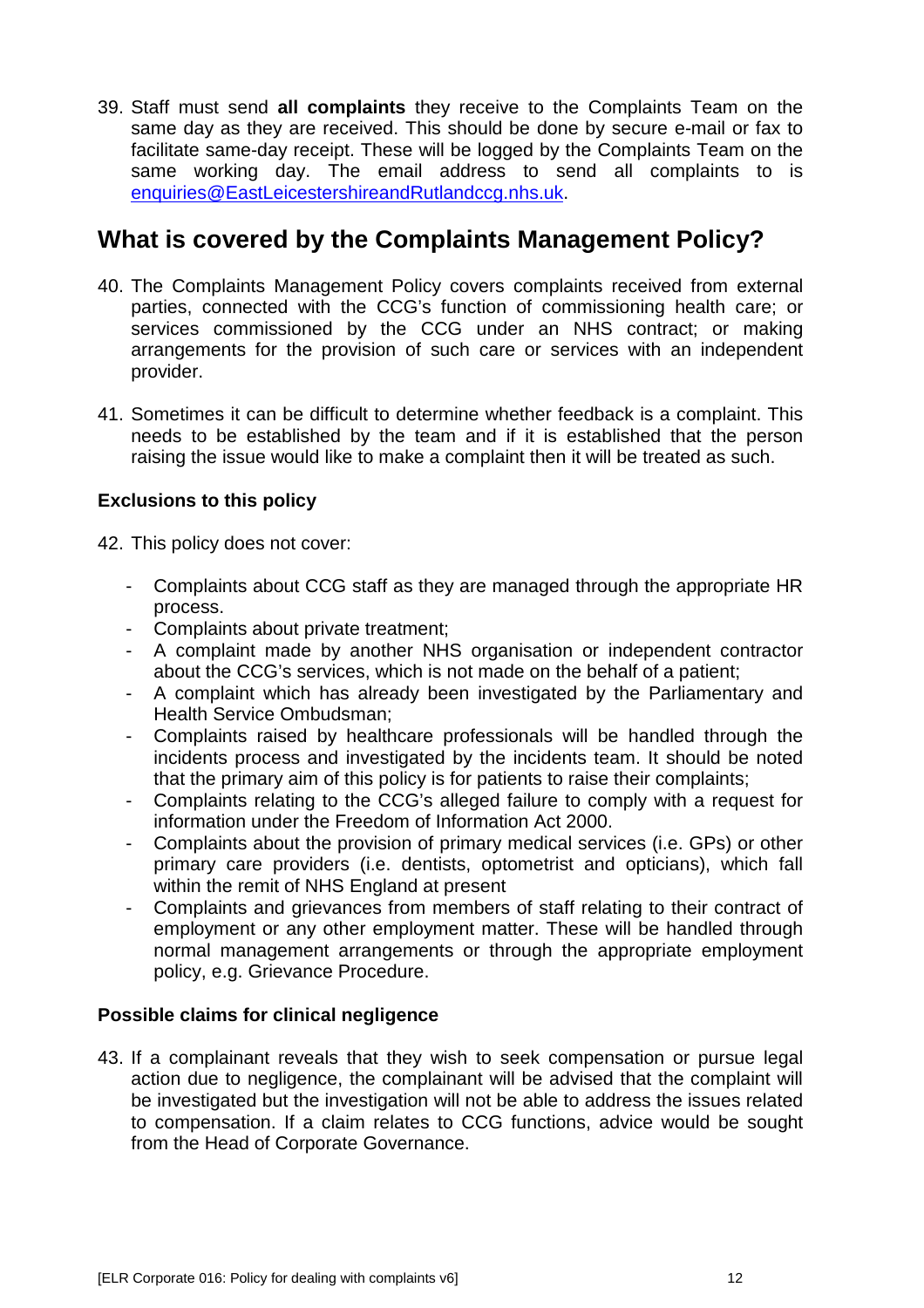# **Who can complain?**

44. A complaint can be made by:

- A service user or by any member of the public who is dissatisfied with the services the CCG commissions, in relation to an action, omission or decision.
- Someone acting on behalf of another person may make a complaint where that person is unable to make the complaint herself/himself or has asked the person to make the complaint on her/his behalf.
- 45. Where people are unable to make a complaint themselves or where a complaint is made following the death of a patient, the representative will need to have, or have had sufficient interest in the patient's welfare and be an appropriate person to act on their representative. In such cases evidence of appropriate authority will be requested e.g. Health and Welfare Lasting Powers of Attorney.
- 46. Patient complaints may be made by:
	- an existing or former patient
	- a patient's next of kin e.g. husband, wife, son, daughter
	- a patient's relative, friend, carer or advocates
	- parent for a minor.
- 47. A complaint may be made by a person acting on behalf of a person as described above where that person:
	- has died
	- is a child
	- is unable by reason of physical or mental incapacity to make the complaint himself/herself
	- has requested that a representative act on his/her behalf.
- 48. When a complaint is received from MPs or non-NHS organisations it will be reviewed to assess whether it contain items/ queries which should be handled as a patient complaint through the patient complaints procedure.

# **Complaint options**

- 49. Complaints can be sent either directly to the service provider (e.g. the hospital where treatment was received) or to the CCG, where the CCG is responsible for commissioning the service used by the patient.
- 50. When a complaint received by the CCG also involves services provided by another body (e.g. local authority) we will work with other provider/s and or commissioners as appropriate establishing timescales for response.
- 51. Where a complaint relates to a commissioned service, complainants will be given the option of sending the complaint directly to the provider, or having the CCG facilitate a response.
- 52. The Complaints team will liaise with the service provider to investigate the complaint and provide a response.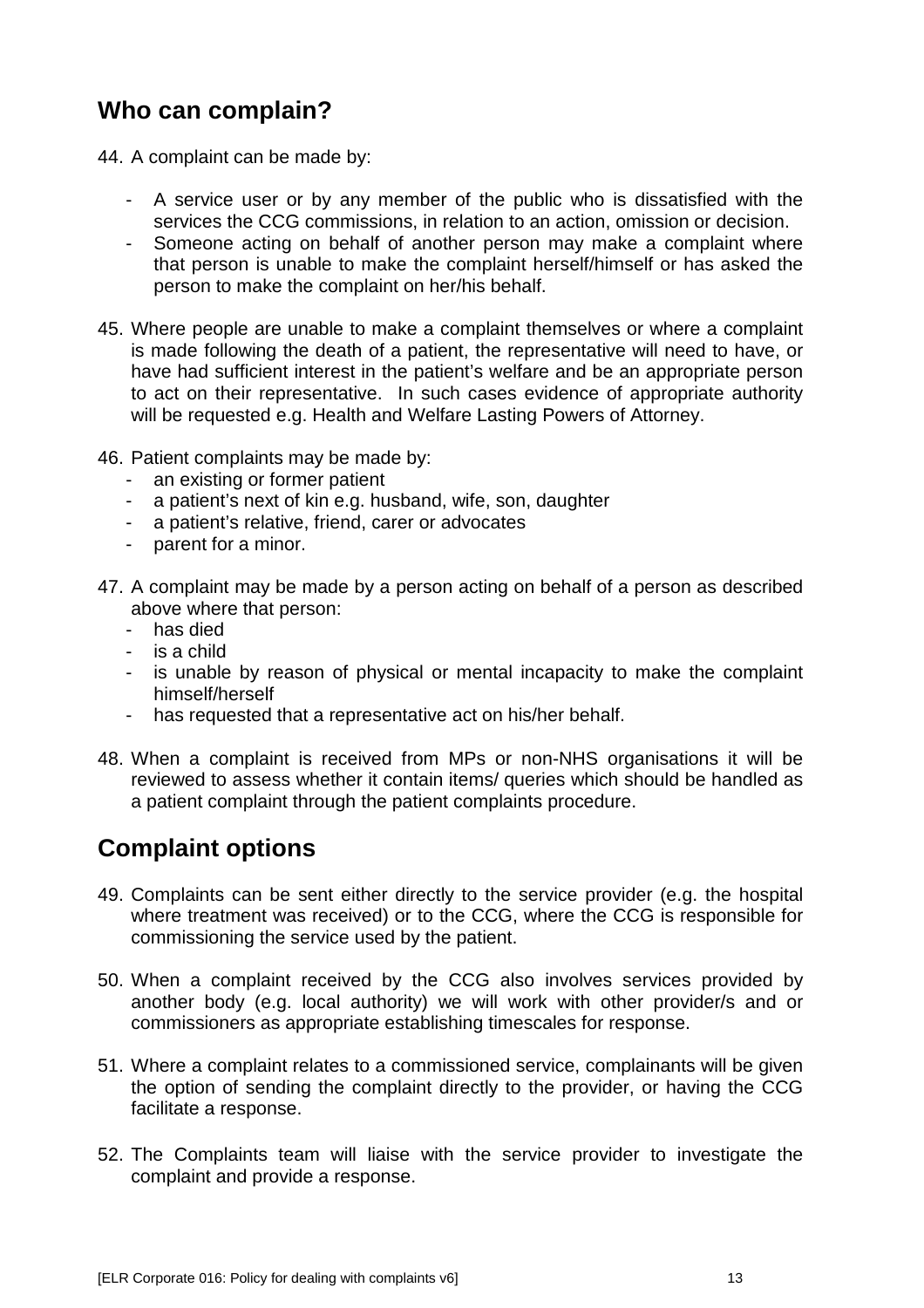# **What complainants can expect from the complaints process**

- 53. The Complaints Management Policy has been developed to ensure that a consistent and equitable approach is undertaken with all complaints, irrespective of the issues raised. When a complaint is made, the complainant can expect:
	- An acknowledgement provided verbally or in writing, within 2 working days of the complaint being received;
	- An offer to discuss the complaint, agree the complaints resolution plan and to clarify what the complainant hopes to achieve through the process.
	- To be asked for a written consent form to be completed where appropriate before investigating a complaint.
		- o Where the patient is unable to give consent or unwilling to make the complaint themselves, the Chief Nursing Officer would have to be satisfied that it was reasonable for the complainant to act on behalf of the patient.
		- o If the Chief Nursing Officer is not satisfied, the CCG may refuse to continue with the complaints investigation;
	- To receive information on where support can be accessed, such as an independent complaints advocacy service or other suitable service;
	- The member of staff dealing with the complaint will understand the complaints procedure, comply with this policy and will be fully trained in implementing it;
	- An explanation of options relevant to the issues raised in the complaint in order to ensure proper investigation and resolution which takes into account the views and wishes of the complainant;
	- A mutually agreed, reasonable timescale for dealing with the complaint, in line with the timescales outlined in this policy, confirmed in writing.
	- To receive a clinical review of the complaint, if required.
	- To receive a response explaining the outcome of the investigation and what appropriate action has been taken where learning will be used in the future together with an apology. This will also include information on their right to take the matter to the Parliamentary and Health Service Ombudsman;
	- The offer of a conciliation meeting;
	- Where the content of the complaint covers both health and social care provision, or provision over a number of services we will co-operate with social care colleagues and other providers, to investigate and provide a single letter of response;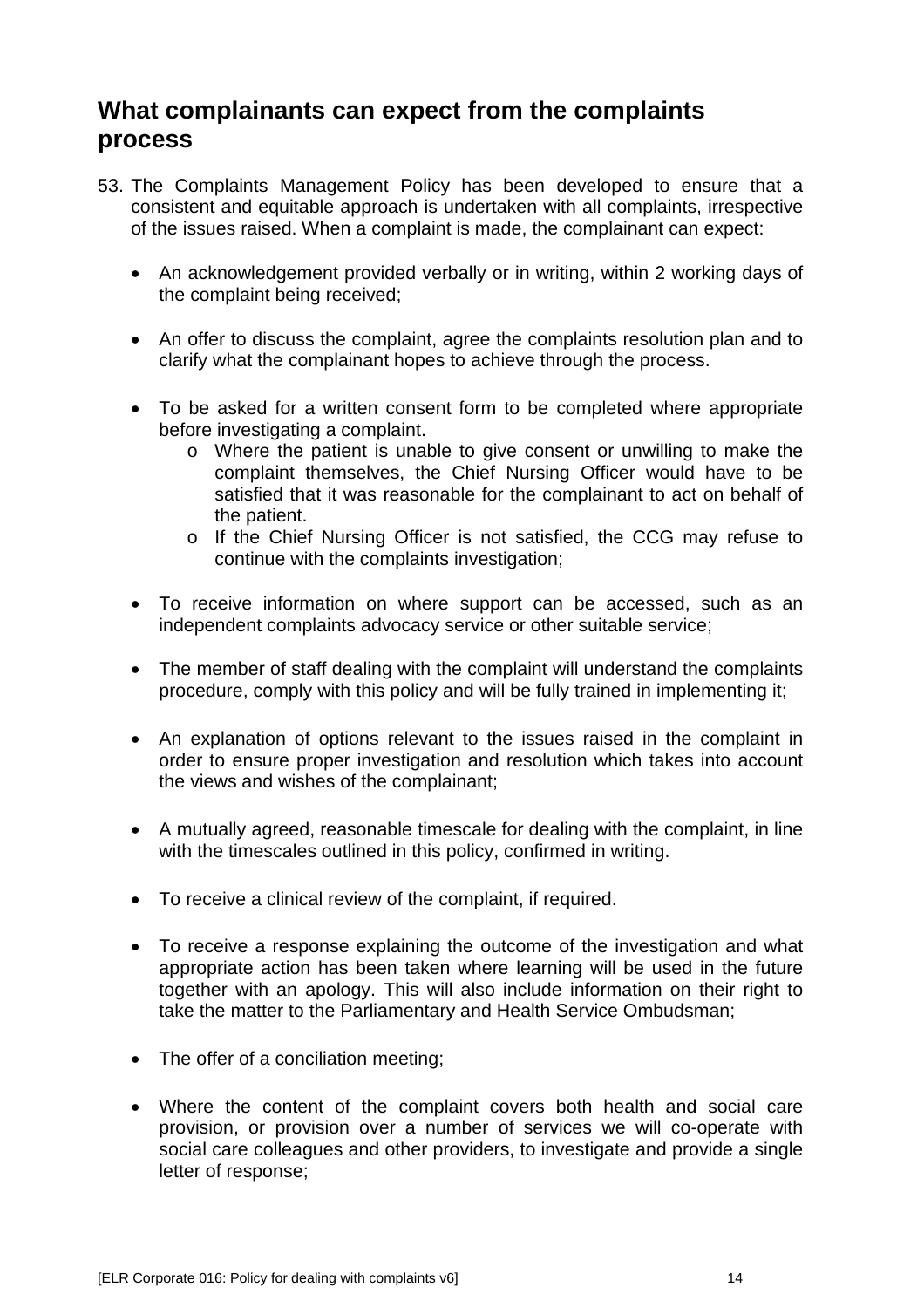# **Consent and confidentiality**

- 54. During a complaints investigation, patient confidentiality and adherence to the *Data Protection Act 1998* and the CCG's Information Governance Policy must be maintained at all times including ensuring that personal information is sent and received safely.
- 55. Written consent will always be sought from the patient before a complaint investigation is undertaken. Likewise, if a complaint needs to be re-directed to another service to respond directly to the complainant, written consent will be obtained before this can occur.
- 56. If the complaint made is regarding the CCG and it is not necessary to contact any external organisations in order to provide a full response, further written consent is not required. The complaint letter or verbal complaint form will be treated as express consent for the CCG to start an investigation.
- 57. If the Chief Nurse and Quality Officer is of the opinion that a representative does not or did not have sufficient interest in the person's welfare, or is unsuitable to act as a representative, the Complaints Team will notify that person in writing stating the reasons.
- 58. In the case of a child, the representative must be a parent, guardian or other adult person who has care of the child, in cases where the child is in the care of a local authority or a voluntary organisation, the representative must be a person authorised by the local authority or voluntary organisation.
- 59. The Complaints Team will be responsible for safely storing all complaints documentation whether electronically or manually within the CCG.
- 60. All complaints records will be clear and legible and meet the required *Records Management Code of Practice for Health and Social Care 2016 (Information Governance Alliance, July 2016)*
- 61. The complete complaints file must be retained for a period of ten years, and in some cases longer, as the documentation may be required in a court of law if subsequent legal proceedings take place. The Complaints Team will liaise with the Corporate Affairs Team, referring to the CCG Records Management Policy and the retention schedules as detailed in the national guidance *Records Management Code of Practice for Health and Social Care 2016 (Information Governance Alliance, July 2016)*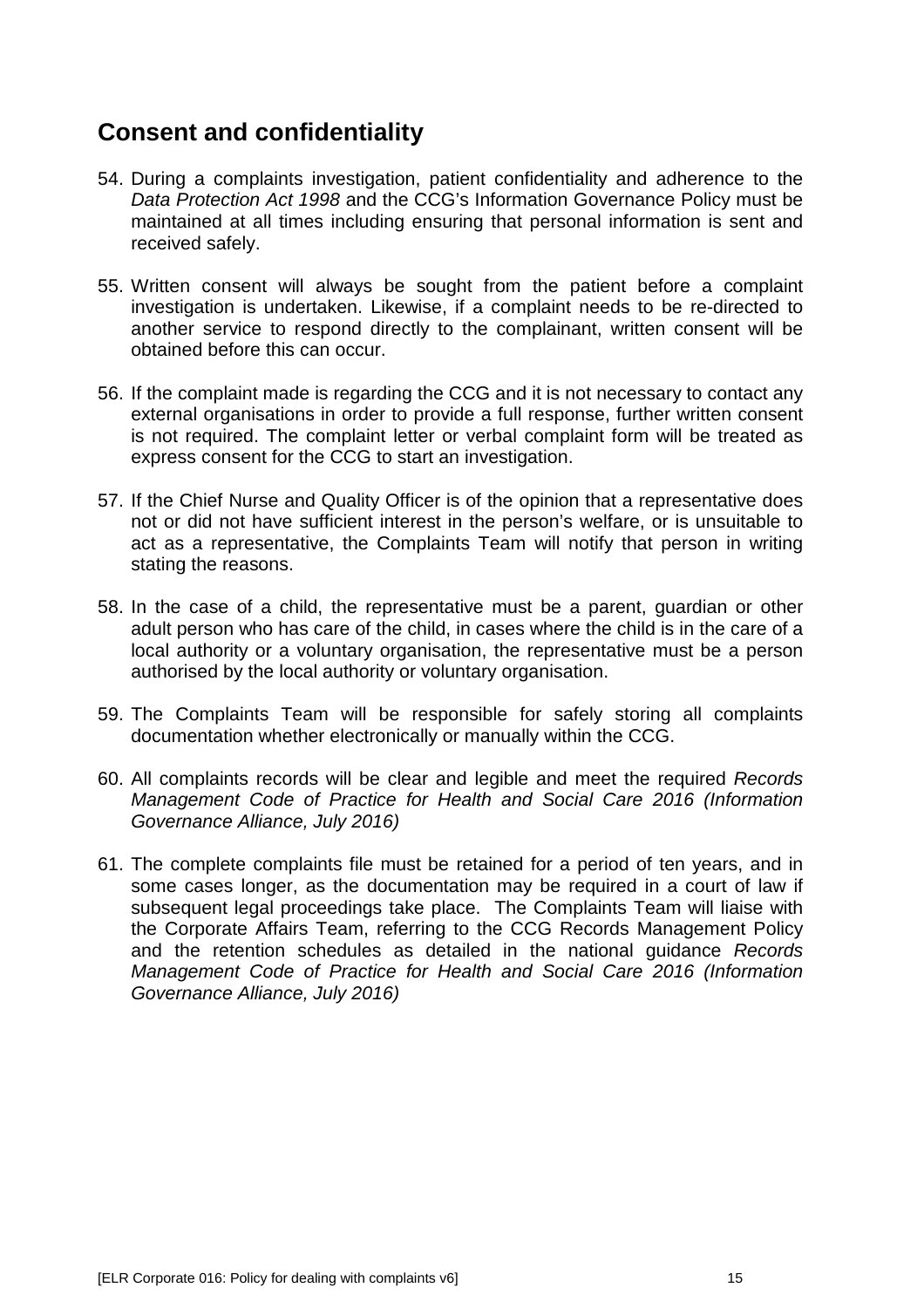# **Time limits for making a complaint**

- 62. It is important that complaints are made as soon as possible after the event has occurred. Usually, complaints can only be investigated if they are:
	- made within 12 months of the event or
	- Made within 12 months of the complainant realising that he/she has something to complain about.
- 63. There is discretion to waive this timescale if, in the opinion of the Chief Nurse and Quality Officer that:
	- the complainant has good reasons for not making the complaint within the given period; or
	- it is still considered possible to investigate the complaint effectively and fairly.

### **How a complaint can be made**

- 64. If a person wishes to make a complaint this can be done either verbally or in writing by:
	- telephoning 0116 295 7572;
	- in writing to: East Leicestershire and Rutland CCG Leicestershire County Council Room G30 Pen Lloyd Building County Hall **Glenfield** Leicester LE3 8TB
	- or electronically via our website <http://www.eastleicestershireandrutlandccg.nhs.uk/contact-us>
- 65. All complaints regardless of how they are made are treated as complaints, and will be investigated as such.
- 66. Where the complaint is made verbally to either the Complaints Team directly, or any member of staff a written record must accompany the acknowledgement together with an invitation to the complainant to agree or amend the information, date and sign it and return it.
- 67. Complainants will be given the option of receiving a final response in writing, signed by the appropriate Chief Officer on behalf of the Managing Director, or the Managing Director; or via a local resolution meeting (with formal meeting notes produced as a written record).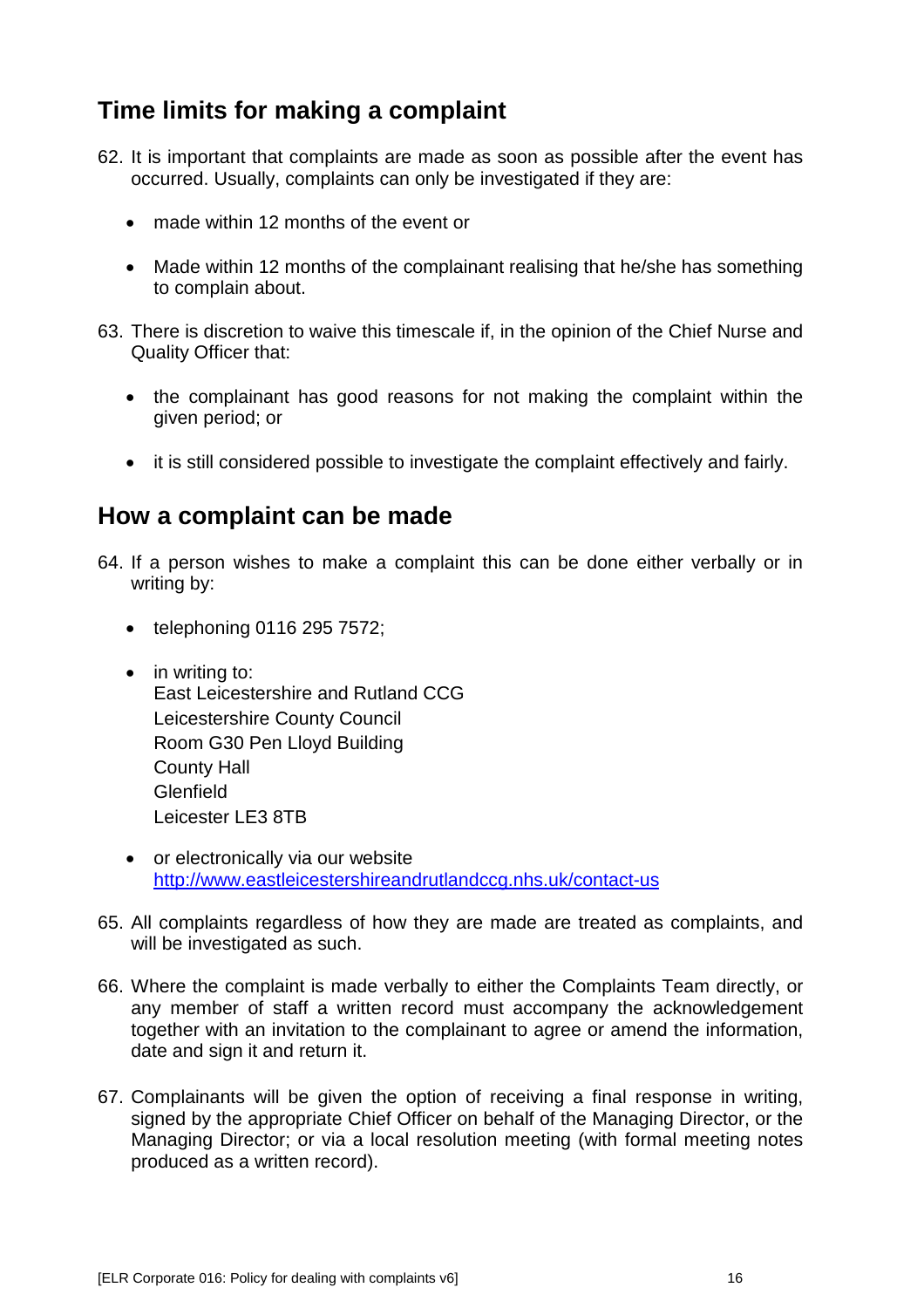# **Assessing Complaints**

- 68. All complaints will be assessed by the Complaints Team to determine their complexity. This will be completed within two days of receiving the complaint.
- 69. The assessment will determine the anticipated length of time needed to complete the investigation and, where appropriate, other organisations that are required to input to the investigation.
- 70. The Complaints Team may take expert advice to determine if there could be associated clinical risks which will require an immediate response outside the complaints process.
- 71. The Complaints Team will also agree how the response will be managed and coordinate a single response where possible. The complainant will be kept informed throughout and assurance sought that the complainant agrees with the timescales and process.
- 72. Any potential/actual risks to patient safety or safeguarding issues identified as a result of investigations will be escalated to the Chief Nurse and Quality Officer.

# **Response Times**

73. All complaint responses will be assessed by either the Chief Nurse and Quality Officer or nominated deputy. Complaint response timescales will be agreed with the complainant, as such the below timescales represent a guide.

| 0-25 working days | Will include no or limited clinical aspects and<br>be a single provider complaint or<br>will<br>complaint about the CCG's systems /<br>processes/decisions. Often best resolved by<br>intervention at local level by the organisation.<br>Examples of complaints commonly included in<br>category ; access to services/<br>this<br>appointment systems and attitude of staff. |
|-------------------|-------------------------------------------------------------------------------------------------------------------------------------------------------------------------------------------------------------------------------------------------------------------------------------------------------------------------------------------------------------------------------|
| 0-40 working days | Will include one or more service provider but<br>will require more in depth investigations, and<br>often includes some clinical / specialist<br>aspects requiring advice from specialists.<br>Examples of complaints commonly treated in<br>this category include lack of appropriate<br>clinical care/treatment or delayed diagnosis.                                        |
| 0-60 working days | Will be highly complex complaints and, as<br>such, require the highest level of investigation<br>and case management. These could either be<br>multi agency or single organisation. Cases in<br>this category will often include incidents<br>resulting in fatalities, misdiagnosis, permanent<br>harm or serious incidents.                                                  |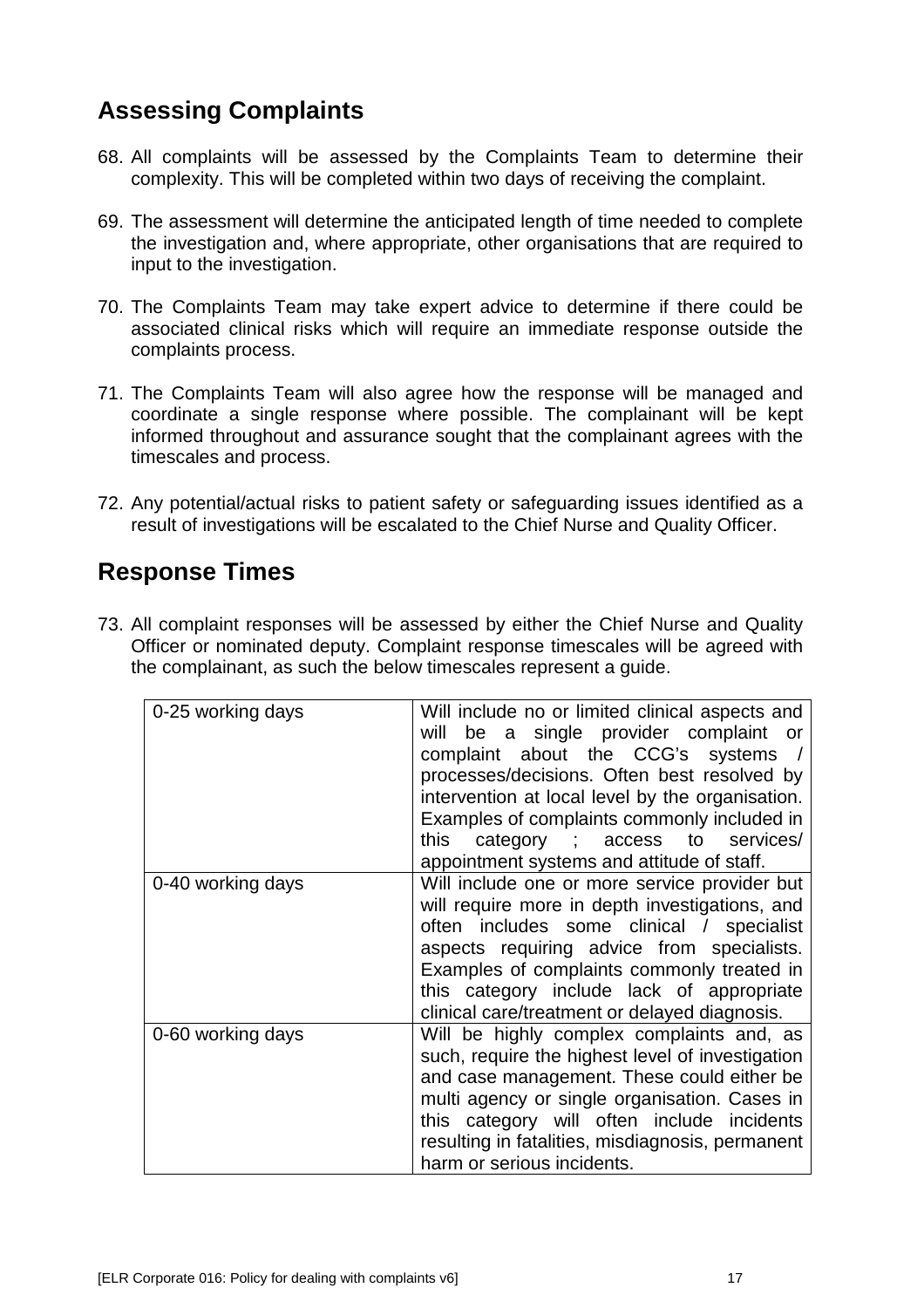74. Every effort will be made to meet the timescales identified in the categories above, however where due to complexities of the case there are likely to be delays due to unforeseen circumstances this will be communicated to complainants as soon as possible and revised timescales agreed.

### **Investigations**

- 75. The Chief Officer in the CCG (responsible for the service area will appoint a Directorate Complaints Lead. The Directorate Complaints Lead will investigate the complaint with support and guidance available from the Complaints team and in line with the guidance given for each category of complaint.
- 76. It may be appropriate to employ an external clinician to review a complaint should it contain a specialist clinical element that the organisation is unable to comment on.
- 77. The CCG Chief leading on the complaint will review and approve the investigation undertaken by the investigator. The CCG Chief Officer may request additional information and / or further information or clarity from the investigator. The final response letter to the complainant will also be reviewed and approved by the CCG Chief Officer.
- 78. For further information on the procedure refer to the Complaints Standard Operating Procedure, attached as Appendix 1 and the template for investigations Appendix 2.
- 79. Provider organisations will follow their internal processes for investigation of complaints and liaise with the CCG accordingly.

# **Record Keeping**

- 80. The CCG will maintain accurate and up-to-date complaints files for each case processed. These files will include:
	- The written complaint/ completed verbal complaint form
	- Case notes and extracts from clinical records (if applicable)
	- Statements relating to the investigation
	- All communication related to the investigation or management of the complaint
	- References to policy or procedural guidelines
	- A clear summary of investigation findings
	- Identification of any actions required in the form of a SMART action plan, and details of any lessons learnt.
	- Copy of final response and any further correspondence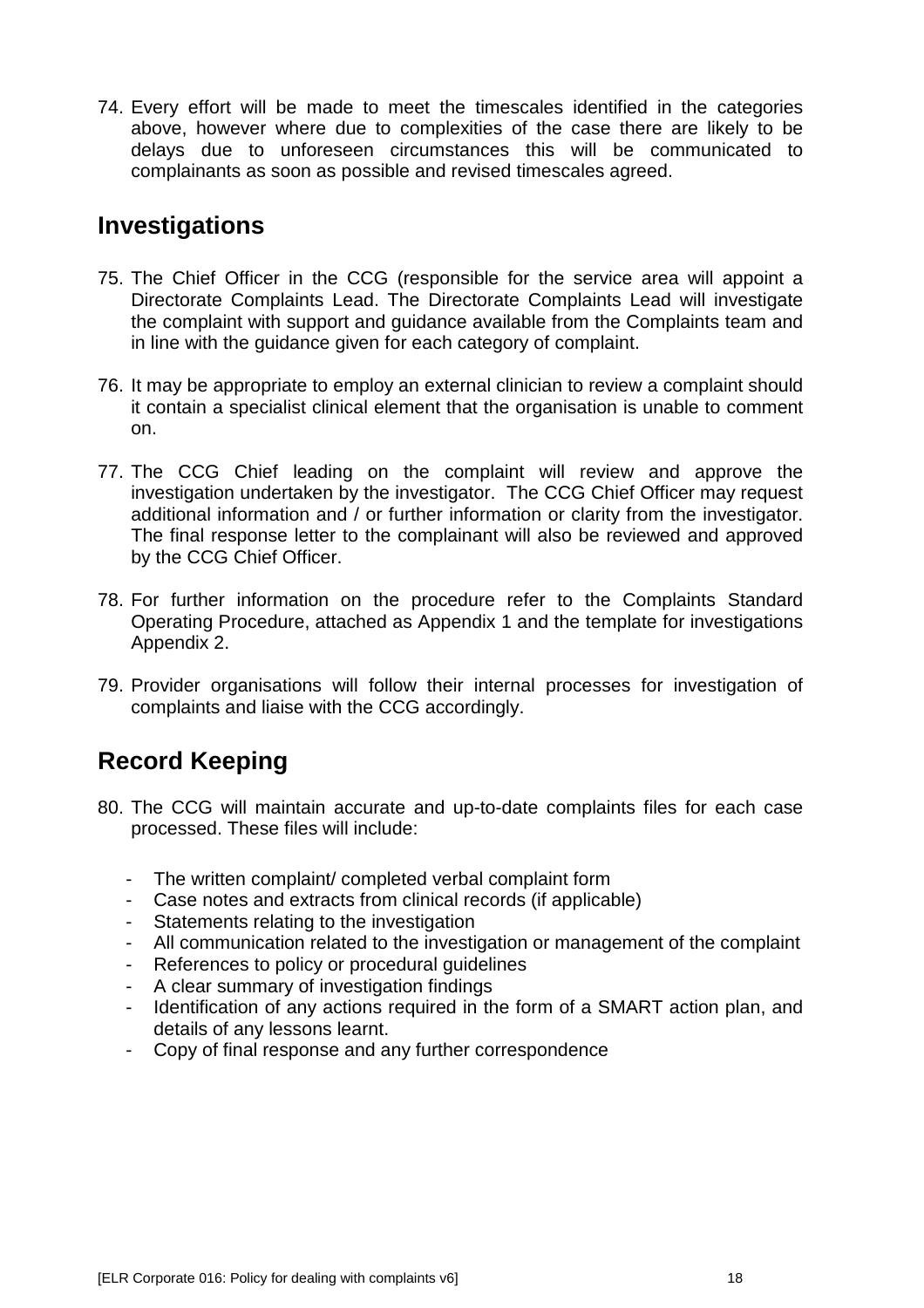# **Final Response**

- 81. Each complainant will receive a response to their complaint, in the format agreed at the start of the complaints process. Each response will be written in the ELR CCG corporate style, in a sensitive and understanding style and will include (as a minimum)
	- Summary of the original complaint
	- An explanation of the issues investigated and findings
	- The conclusions reached as a result of the investigation, and a clear outcome
	- A clear, meaningful (not conditional) apology where necessary
	- An explanation of any clinical or specialist terminology
	- Details of changes made, actions taken and lessons learnt as a result of the complaint and subsequent investigation.

# **Conciliation and Mediation**

82. Independent mediation and conciliation arrangements can be made available on a case-by-case basis. Requests for intervention of this type will be reviewed and considered by the Chief Nurse and Quality Officer.

# **Help available to make a complaint**

- 83. The CCG will always offer assistance with connecting advocacy services with complainants. This will be done in conjunction with the complainant and will take account of any individual patient needs.
- 84. The Complaints Team also offers complainants support in making complaints. We will offer services including but not limited to: translation services; referring complainants to other specialised agencies and groups; and other general support. These can be accessed by making contact with the Complaints Team

### **Independent Review**

- 85. The Parliamentary and Health Service Ombudsman (PHSO) is responsible for making final decisions on complaints that have not been resolved by the NHS in England, UK government departments and some other UK public organisations.
- 86. The PHSO offer a free service for complainants who believe there has been injustice or hardship because an organisation has not acted properly or fairly or has given them a poor service and not put things right.
- 87. The PHSO can only review a complaint if it has already been raised with the organisation concerned and the complainant remains dissatisfied with the way that complaint was investigated.
- 88. There is a time limit on when the PHSO can investigate complaints. Normally complainants need to send their complaint to the PHSO within 1 year of when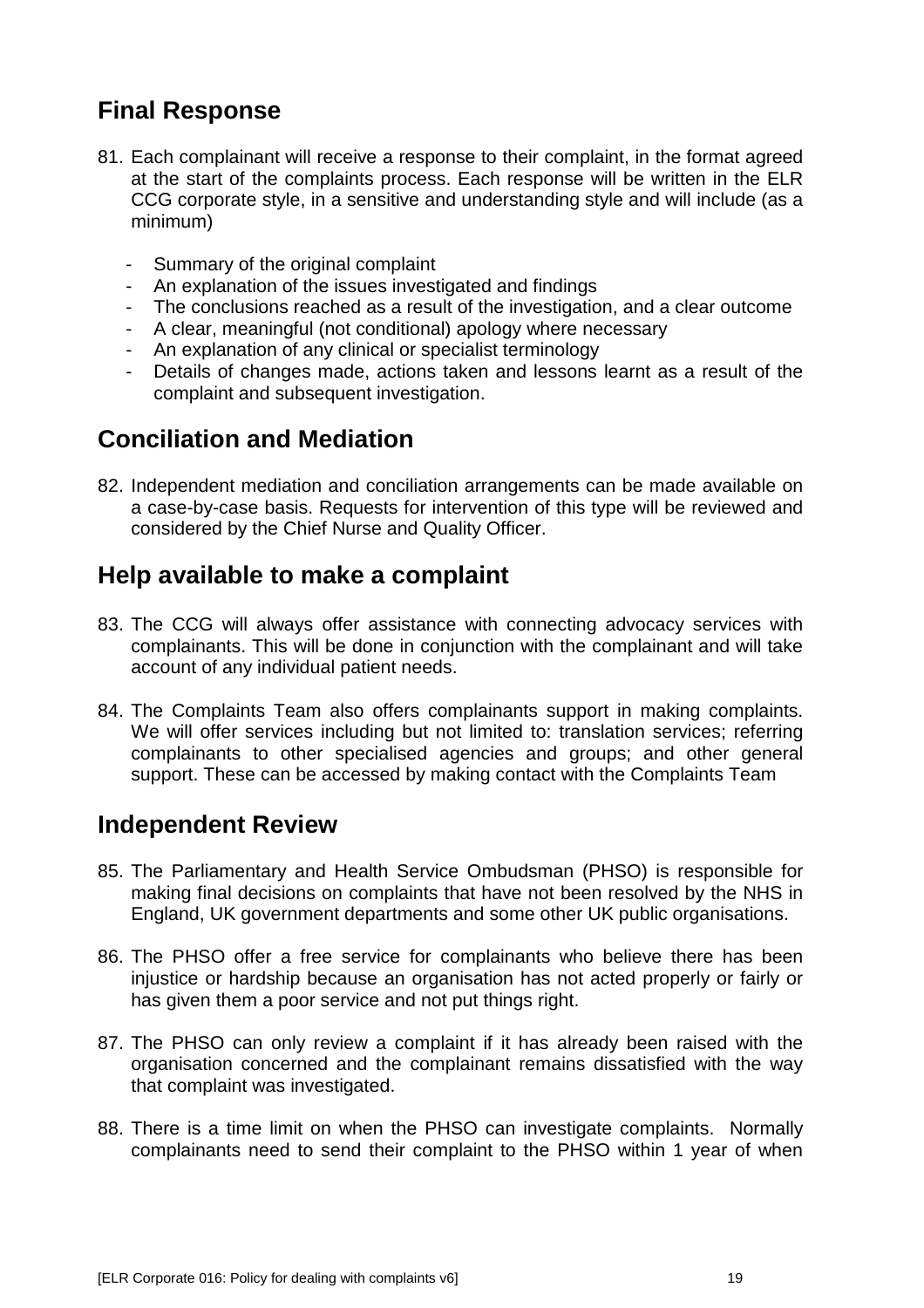they become aware of the problem. However, the PHSO can extend their time limit if there is good reason to do so.

89. The PHSO's customer helpline number is 0345 015 4033 and contact details as follows:

> The Parliamentary and Health Service Ombudsman Millbank Tower **Millbank** London SW1P 4QP

Tel: 0345 015 4033 Textphone (Mincom) on 0300 061 4298 Fax: 0300 061 4000

Email: [phso.enquiries@ombudsman.org.uk](mailto:phso.enquiries@ombudsman.org.uk) Website: [www.ombudsman.org.uk](http://www.ombudsman.org.uk/)

# **Supporting staff involved in complaints investigations**

- 90. The Complaints Management Policy has been developed to ensure that a consistent and equitable approach is taken to both complainants and staff. The CCG appreciates that staff involved in investigating complaints or where they are the subject of a complaint will require support through the process. This can at times be stressful and/or traumatic. Staff can expect:
	- That the organisation acts fairly towards staff as well as complainants;
	- To be informed if they have been complained about and where appropriate have an opportunity to respond;
	- To be provided with line management support and access to the Corporate Affairs Team when conducting investigations;
	- To be advised that external support is available, for example referral to independent staff counselling or Occupational Health.
	- Guidance on the procedure for complaints investigations for staff can be found in the Complaints Operational Procedure.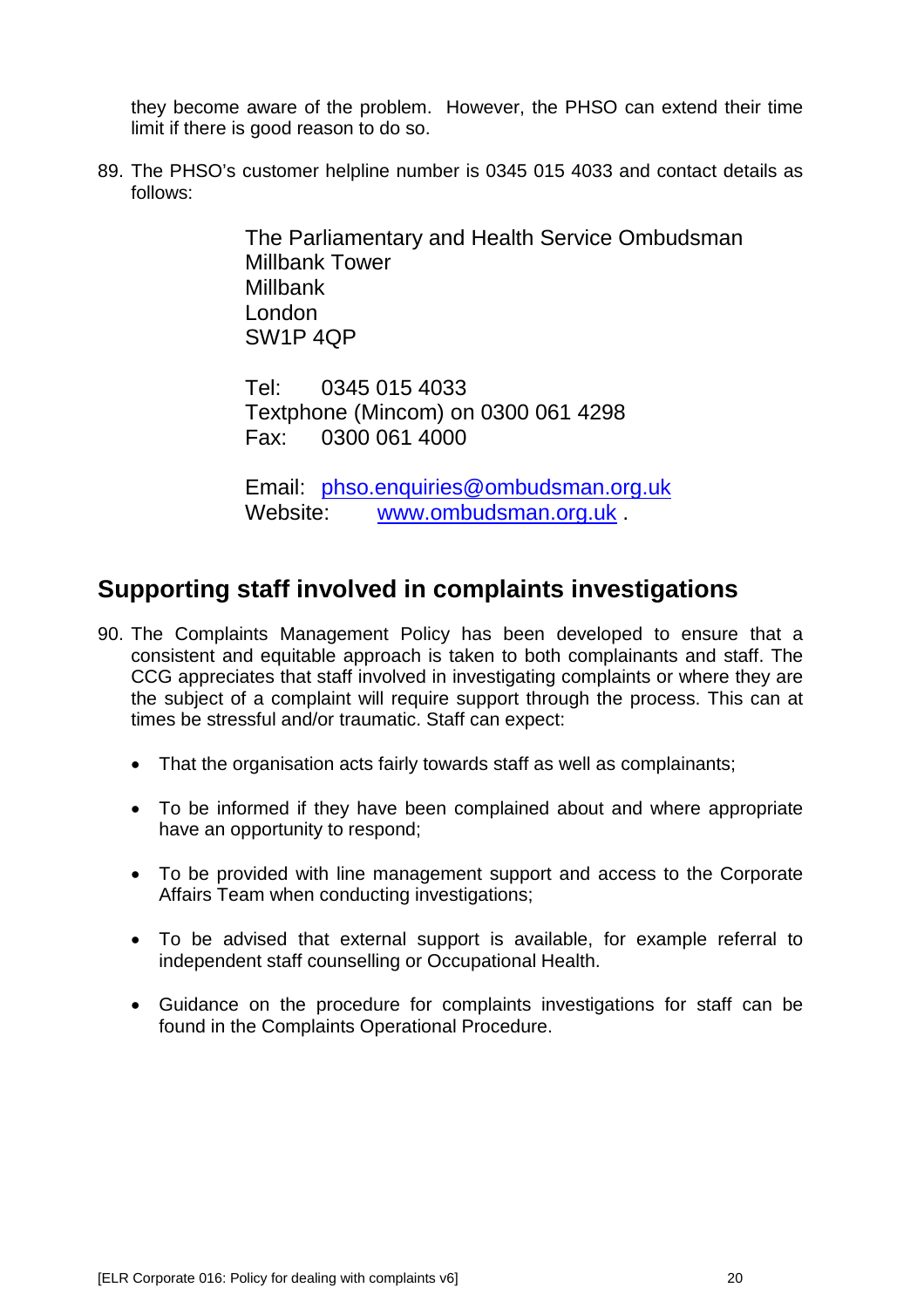# **Learning from complaints**

- 91. The CCG is fully committed to facilitating organisational learning and development through complaints resolution. Resolving the individual complaint is only part of the process.
- 92. Taking positive steps regarding identification, communication, procedural and operational or strategic issues, within and across each agency, is vital in ensuring a relevant and positive complaints service.
- 93. The process of reporting will be capture lessons learnt through the year relating to the CCG and where appropriate across providers and changes made to commissioning decisions, systems and processes as a result. This will be reported quarterly, with an annual summary.
- 94. Learning from complaints will be shared with the patient experience and engagement teams to share learning and themes and trends. Links will also be maintained with the hosted contracting teams.
- 95. Recommendations, learning and changes in practice as a result of complaints will be held centrally by the Complaints Team, and reported on periodically.

# **Monitoring and review**

96. The Governing Body, will receive a quarterly complaints report which will:

- outline the number of complaints received;
- identify the subject matters;
- detail achievement against indicators of performance e.g. compliance with timescales outlined in this Policy, review of equality monitoring information collated etc.;
- identify number of extensions to original timescales
- identify trends and areas of concern; improvement and lessons learnt.
- highlight any improvements put into place resulting from lessons learnt from complaints;
- contain details of any complaints referred to the Parliamentary and Health Services Ombudsman, if these were upheld and any recommendations made to the trusts.
- 97. Any actions identified during the investigation will be shared with the responsible directorate lead for action and monitoring, with progress updates requested. For actions resulting from complaints relating to providers, these will be shared with and monitored by the CCG hosted contracting teams.
- 98. An Annual Complaints Report will be produced on the handling and considering of complaints. This report will also identify any trends and actions taken to improve services as a result of any complaints.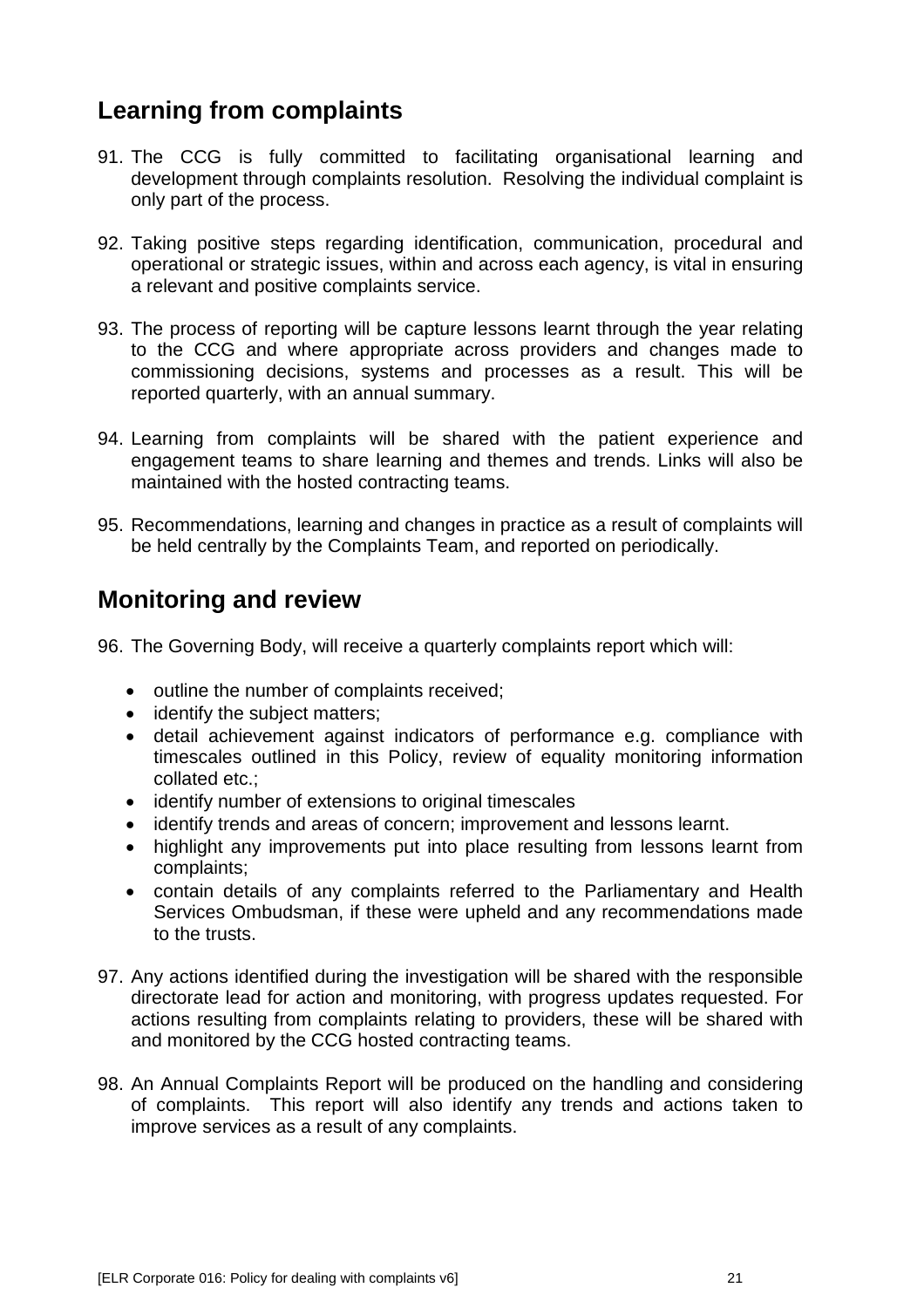# **Related Policies and Procedures**

99. Associated Polices include (this is not an exhaustive list):

- Incidents Reporting Policy
- Records Management Policy
- Whistleblowing Policy
- Equality, Inclusion and Human Rights Strategy/Policy
- Data Protection Act Policy
- Information Governance Policy
- Risk Management Policy and Strategy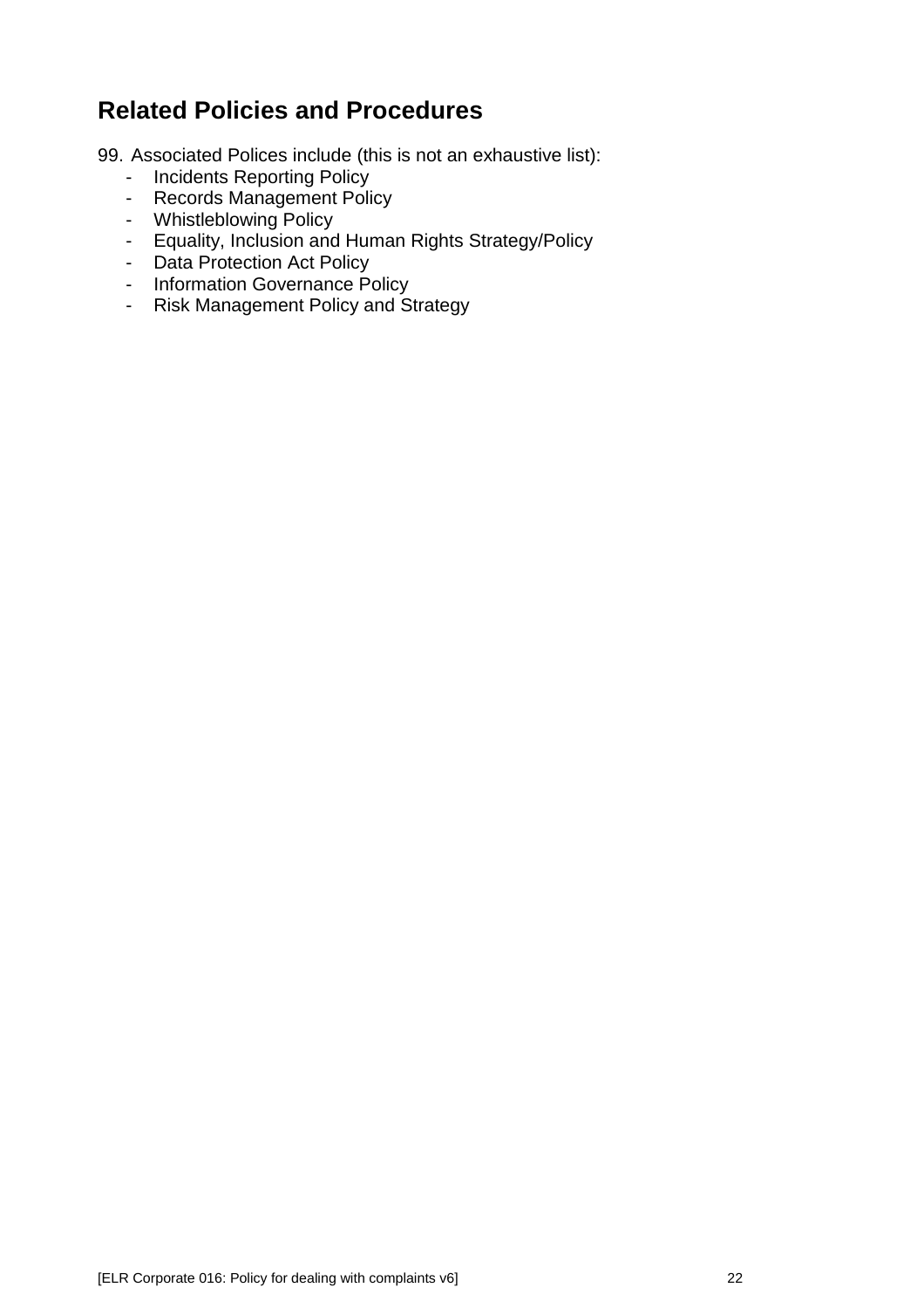### **Appendix 1**



**Complaints Standard Operating Procedure (SOP)**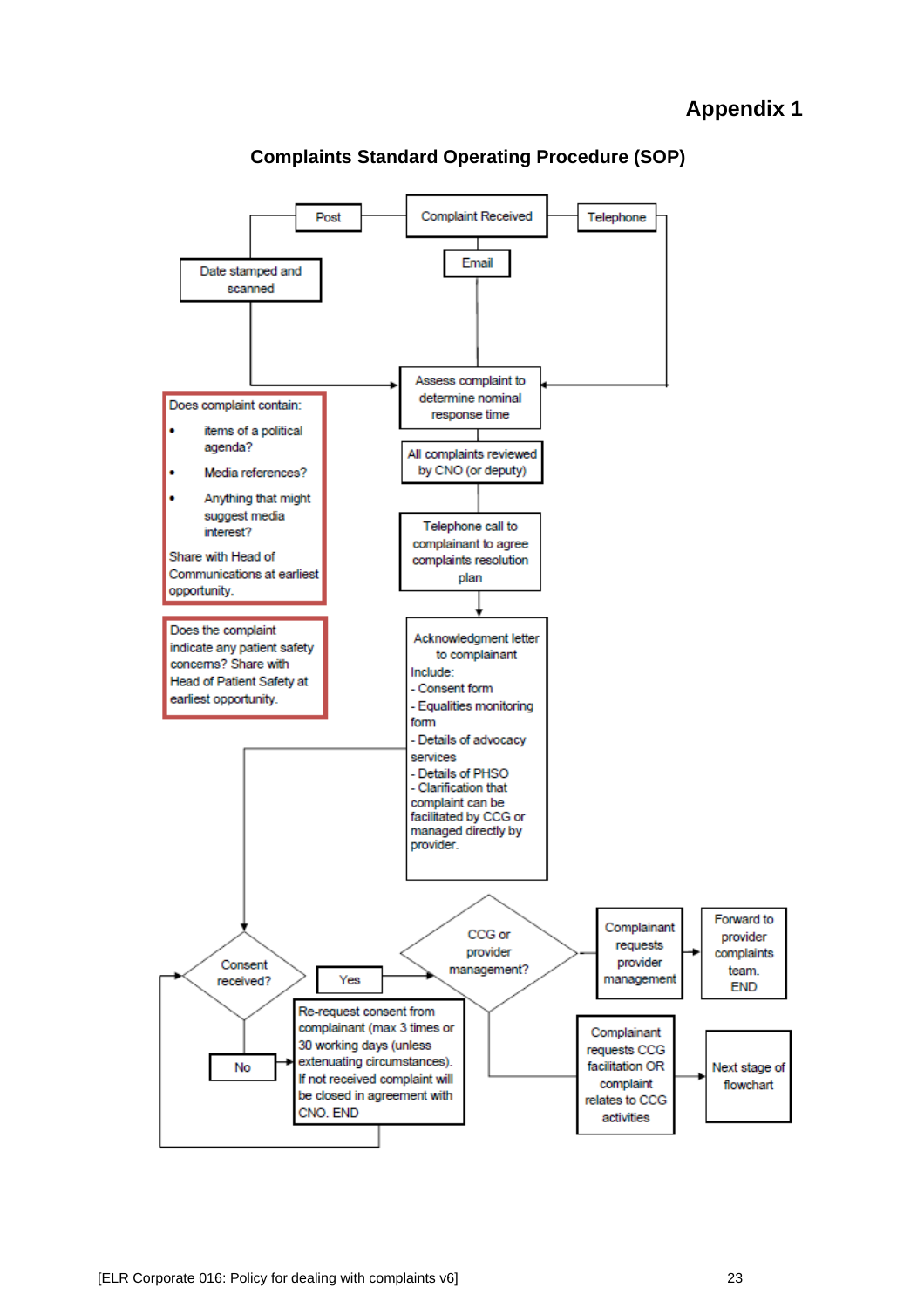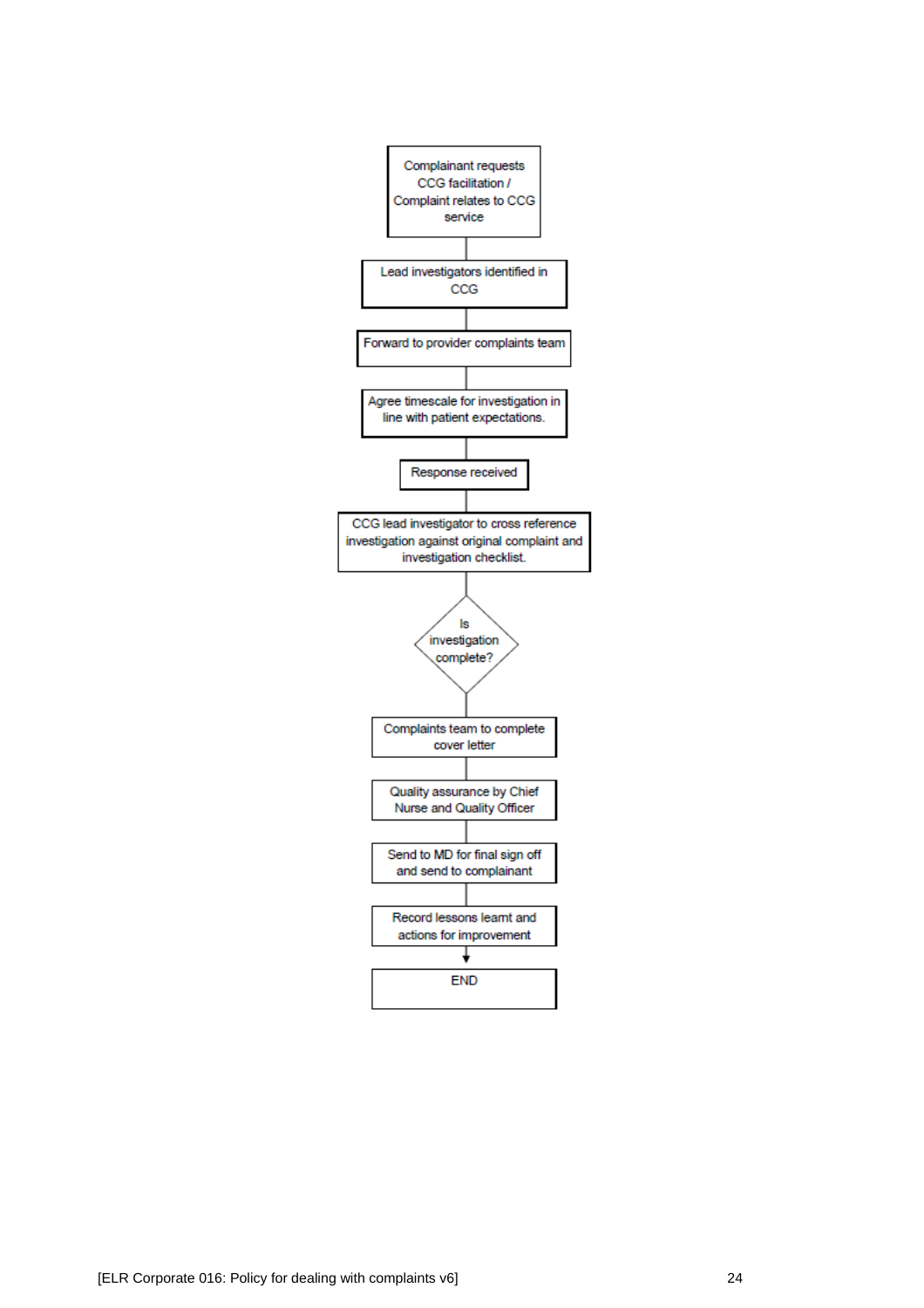### **APPENDIX 2**

### **INVESTIGATION PLAN AND OUTCOME TEMPLATE – Part 1**

**Points to Consider when Investigating and Responding to an Enquiry/Complaint Ref:…………………………………………… Directorate Deadline for Response:……………………………………………………………………**

### **Return to: [Enquiries@eastleicestershireandrutlandccg.nhs.uk](mailto:Enquiries@eastleicestershireandrutlandccg.nhs.uk)**

| <b>Points to consider</b>                                                                   | <b>Action</b> |
|---------------------------------------------------------------------------------------------|---------------|
| <b>First Stage</b>                                                                          |               |
| Concerns identified by Enquirer/complainant for investigation                               |               |
| Do we have consent? Y/N N/A                                                                 |               |
|                                                                                             |               |
| Can we investigate within the timescale,                                                    |               |
| or do we need more time. If more time needed, has contact been made with Enquiries<br>team? |               |
| Who do I need to speak to in order to investigate the matter?                               |               |
| What other information is needed to investigate? le clinical records                        |               |
|                                                                                             |               |
| What policy/ies need (if any) to be referred to as part of the investigation or response    |               |
| (ie, prescribing policy, complaints policy, commissioning etc)                              |               |
| Do we need witness statements or third party statements? (if so, who, when are they         |               |
| contacted etc)                                                                              |               |
| What method of investigation will be used? Ie timeline, tabular, RCA?                       |               |
| Second Stage - Findings feedback to enquirer/complainant                                    |               |
| Have we got all the information?                                                            |               |
| Have we enough to respond to all the questions?                                             |               |
| What are we unable to answer and why?                                                       |               |
| Do we need to refer issues to another provider?                                             |               |
| Prepare Letter/response or phone call to enquirer?                                          |               |
| Actions for the service                                                                     |               |
| Action plan for learning outcomes                                                           |               |
| How is the learning going to be shared?                                                     |               |
| Are there any outcomes which other teams need to be notified of? Ie contracting teams,      |               |
| Commissioning, provider of the service?                                                     |               |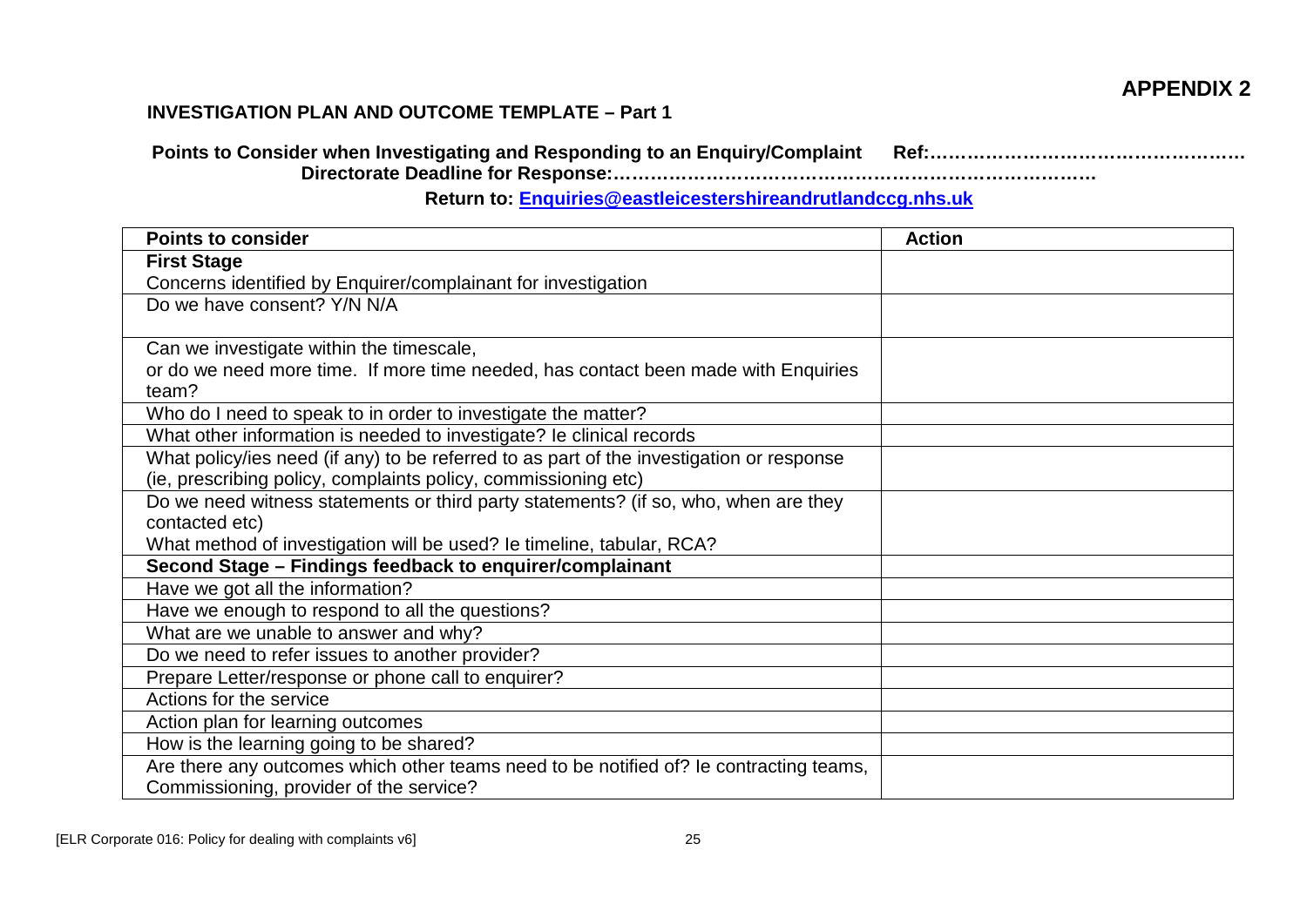### **INVESTIGATION PLAN AND OUTCOME TEMPLATE – Part 2**

| <b>Patient</b> |            | Complaint | <b>DATIV</b><br><b>DATIX</b> |  |
|----------------|------------|-----------|------------------------------|--|
| <b>Name</b>    | יי<br>17GI |           | number                       |  |

| $ -$<br>unvestigating<br>Otticer | ∴^mn. | <b>Officer</b><br>plaint:<br>. |  |
|----------------------------------|-------|--------------------------------|--|
|----------------------------------|-------|--------------------------------|--|

| <b>Date</b> | Investigation   | Date completed |  |
|-------------|-----------------|----------------|--|
| commenced   | expected        |                |  |
|             | completion date |                |  |

| $\mathbf N$<br>$\mathbf{o}$<br>$\blacksquare$ | <b>Issues, questions and concerns</b> | <b>Investigation findings</b> | Learning/actions/change in<br>service | <b>Action</b><br>plan due<br>date/<br>complet<br>ed |
|-----------------------------------------------|---------------------------------------|-------------------------------|---------------------------------------|-----------------------------------------------------|
|                                               |                                       |                               |                                       |                                                     |
|                                               |                                       |                               |                                       |                                                     |
|                                               |                                       |                               |                                       |                                                     |
|                                               |                                       |                               |                                       |                                                     |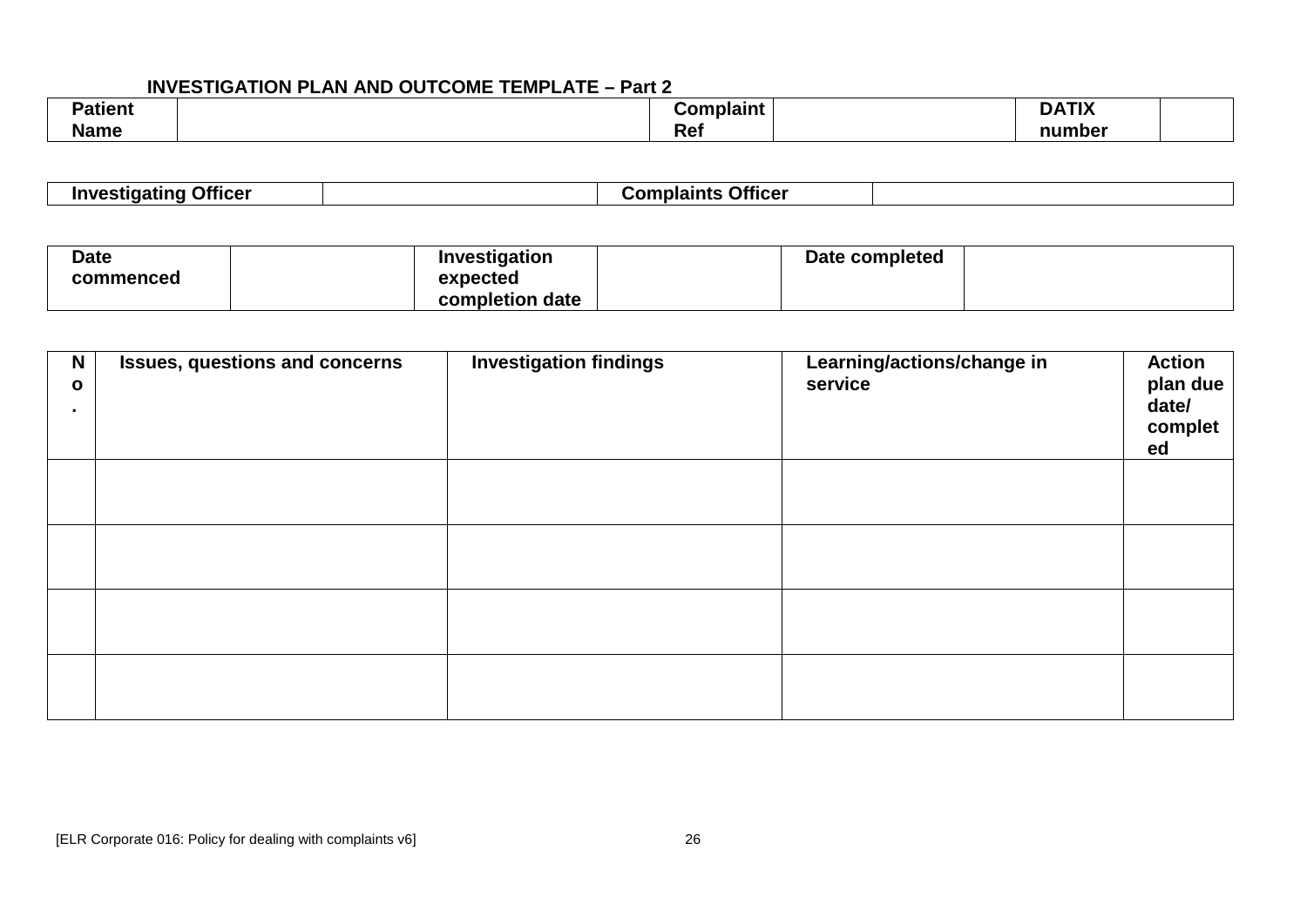### **Unreasonable or Unreasonably Persistent Complaints**

- 1. An unreasonable or unreasonably persistent complainant is someone who remains dissatisfied despite their complaints having been thoroughly investigated and fully responded to. The Ombudsman's Office describes this as complainants who, because of the frequency or nature of their contacts with an agency, hinder the consideration of their, or other people's, complaints.
- 2. Complaints should only be termed unreasonable or unreasonably persistent as a last resort and after all reasonable measures have been taken to try to resolve the complaint by local resolution. Judgement and discretion must be used in applying the criteria to identify potential unreasonable complainants and action taken should be on a case by case basis.
- 3. In determining arrangements for managing these types of complaints staff must ensure that the complaints procedure has been correctly implemented so far as possible, and that no material element of a complaint is overlooked or inadequately addressed, and to appreciate that even persistent complainants may have issues which contain genuine substance.
- 4. Complaints may be deemed to be vexatious where previous or current contact with them shows that they meet one or more of the following criteria (this is not an exhaustive list, and other factors may be considered by the Chief Nursing Officer):

Where complainants:-

- Persist in pursuing a complaint where the NHS complaints procedure has been fully and properly implemented and exhausted or where implementation of the NHS complaints procedure is inappropriate for the issue raised (e.g. where investigation is "out of time" and cannot be investigated fairly and effectively, or where the issue of concern arises from care as a private patient).
- Change the substance of a complaint or continually raise new issues or seek to prolong contact by continually raising further concerns or questions upon receipt of a response whilst the complaint is being addressed. (Care must be taken not to discard new issues which are significantly different from the original complaint. These might need to be addressed as separate complaints).
- Are unwilling to accept documented evidence of treatment as being factual, (e.g. drug records, medical or nursing records) or deny receipt of an adequate response in spite of correspondence specifically answering their questions or do not accept that facts can sometimes be difficult to verify when a long period of time has elapsed.
- Do not clearly identify the precise issues which they wish to be investigated, despite reasonable efforts of staff and, where appropriate, advocacy services to help them specify their concerns, and/or where the concerns identified are not within the remit of the CCG or provider trust to investigate.
- Repeatedly focus on specific issues which have been appropriately and fully considered and responded to.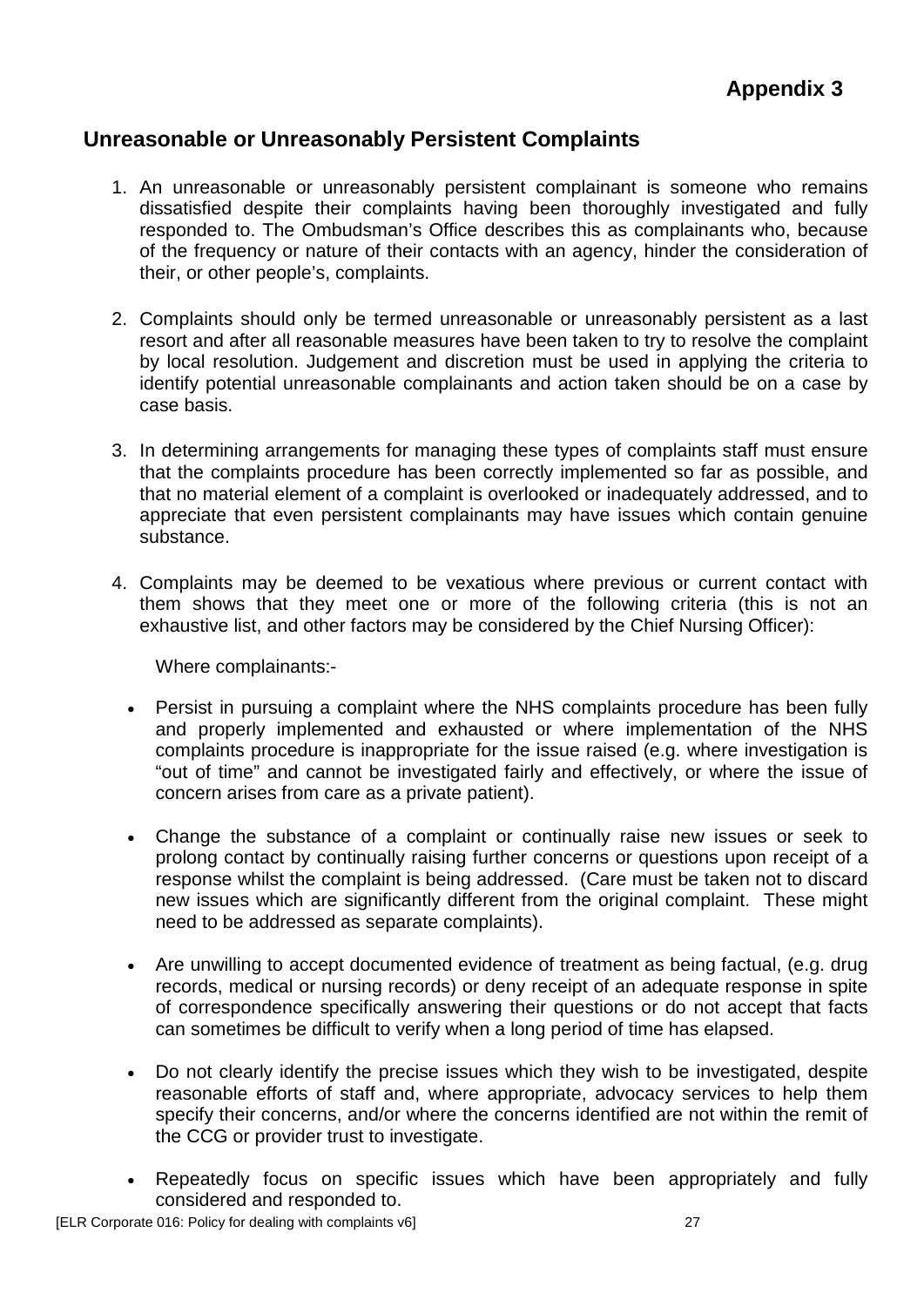- Have threatened or used actual physical violence towards staff or their families or associates at any time – (this will in itself cause personal contact with the complainant and/or their representatives to be discontinued and the complaint will, thereafter, only be pursued through written communication. All such incidents should be documented).
- Have, in the course of addressing a registered complaint, had an excessive number of contacts with the Complaints Team, placing unreasonable demands on staff. (A contact may be in person, by telephone, letter or fax. Discretion must be used in determining the precise number of "excessive contacts" applicable under this section, using judgement based on the specific circumstances of each individual case).
- Are known to have recorded meetings or face-to-face/telephone conversations without the prior knowledge and consent of other parties involved.
- Display unreasonable demands or expectations, and fail to accept that these may be unreasonable (e.g. insist on responses to enquires being provided more urgently than is set out in the national guidance on complaints handling).
- 5. The CCG will take account of the context and history of the complaint when considering the issues above. An individual complaint may not be unreasonable or persistent in isolation, but in context it may form part of a wider pattern of unreasonable behaviour.
- 6. However, the CCG will not automatically refuse a request simply because it is made in the context of a dispute or forms part of a series of requests. The complaints team will still ask whether the request is vexatious in that context by considering the issues listed above.
- 7. An important point is that it is the complaint, not the complainant, which must be vexatious. The CCG will not automatically refuse to deal with a complaint just because the individual has caused problems in the past.

### **Considerations prior to taking action**

- 8. The complaints team will make sure that the details of a complaint are not lost because of the presentation of that complaint. There are a number of things to bear in mind when considering the imposition of restrictions on a complainant.
- 9. These may include:
	- Ensuring that the complainant's case is being, or has been, dealt with appropriately, and that reasonable actions will follow, or have followed the final response.
	- Confidence that the complainant has been kept up to date and that communication has been adequate with the complainant prior to their behaviour becoming unreasonable or persistent.
	- Checking that the complainant is not raising any new or significant concerns that need to be considered that will affect the organisation's view on the existing case.
	- Applying criteria with care, fairness and due consideration for the complainant's circumstances – bearing in mind any known physical or mental health conditions that may explain the reason for their difficult behaviour. This should also include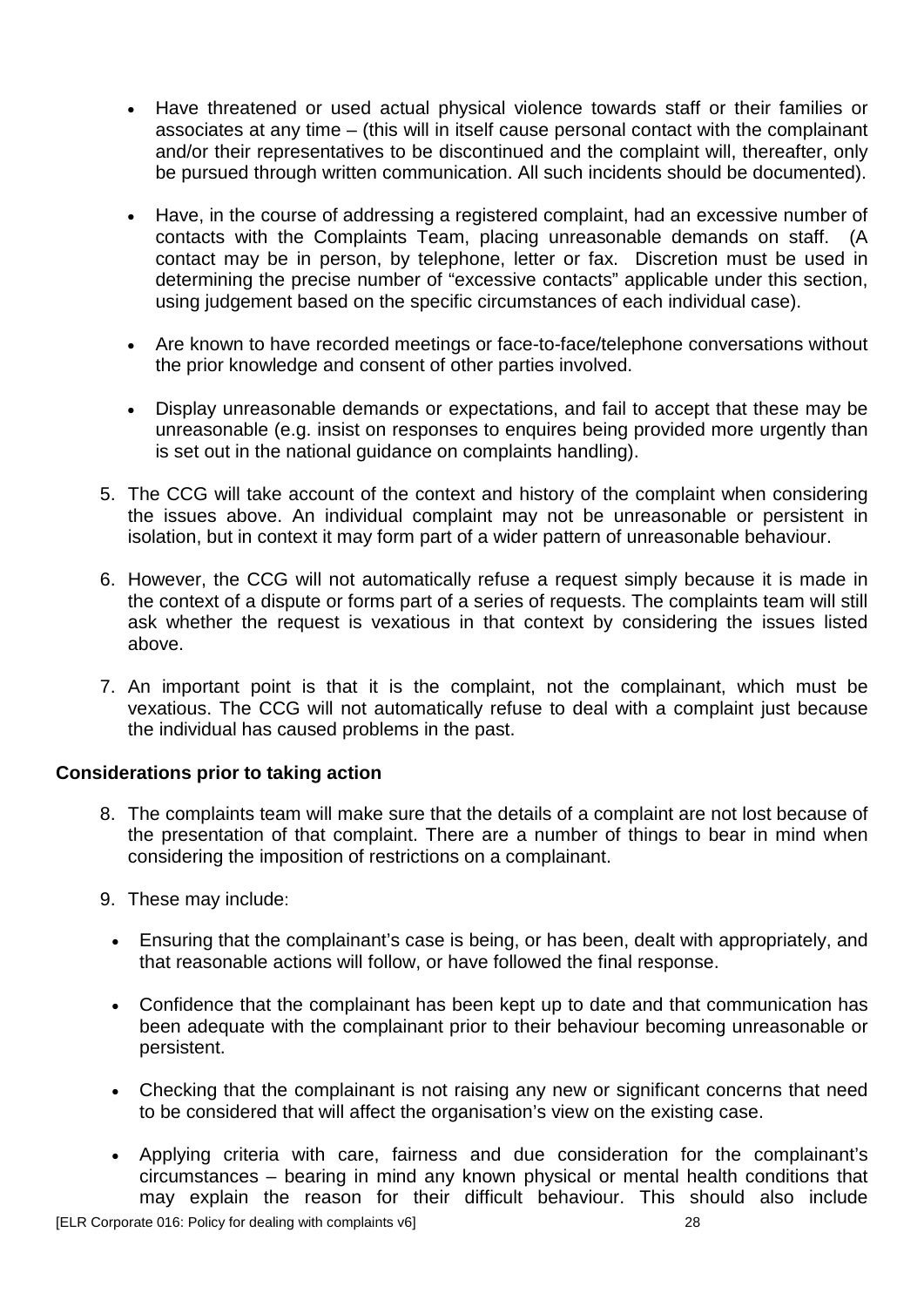consideration of the impact of any bereavement, loss or significant/sudden changes to the complainant's lifestyle, quality of life or life expectancy.

- Considering the proportionality and appropriateness of the proposed restriction in comparison with the level of unreasonableness of the behaviour and impact on staff.
- Ensuring that the complainant has been advised of the existence and purpose of the policy and has been warned about, and given a chance to amend their behaviour or actions.
- Considering whether there are further actions to take before designating the client as persistent or unreasonable.

### **Actions prior to designating client as 'unreasonable or persistent'**

- 10.Consideration should be given as to whether any further action can be taken prior to designating the complainant as 'unreasonable' or 'unreasonably persistent'. This might include:
- Where no meeting with staff has been held, consider offering this as a means to dispel misunderstandings and move matters forward – this option will only be appropriate where risks have been assessed, and a suitably senior member of staff can be present.
- Where multiple departments are being contacted by the complainant, consider setting up a strategy to agree a cross-departmental approach.
- Issue a warning letter explaining that if the complainant's actions continue, the organisation may decide to treat him or her as an unreasonably persistent complainant and explain why.
- Consider if providing a copy of records, or setting a meeting to talk through records, may help to dispel misunderstandings or misconceptions – this option will only be appropriate where staff are unaware of any circumstances where this would not be advisable and consent is appropriately obtained.

### **Options for dealing with Persistent Complainants**

- 11.Where complainants have been identified as persistent in accordance with the above criteria, the Chief Nurse and Quality Officer (or appropriate deputy in their absence) will determine what action to take.
- 12.The Chief Nurse and Quality Officer (or deputy) will implement such action and will notify complainants in writing of the reason why they have been classified as persistent complainants and the action to be taken, and how long the restrictions will remain in place. The complainant should be provided with a copy of this Policy.
- 13.This notification may be copied for the information of others already involved in the complaint, e.g. practitioners, ICAS, Member of Parliament. A record must be kept for future reference of the reasons why a complainant has been classified as persistent.
- 14.The Chief Nurse and Quality Officer may decide to deal with complainants in one or more of the following ways: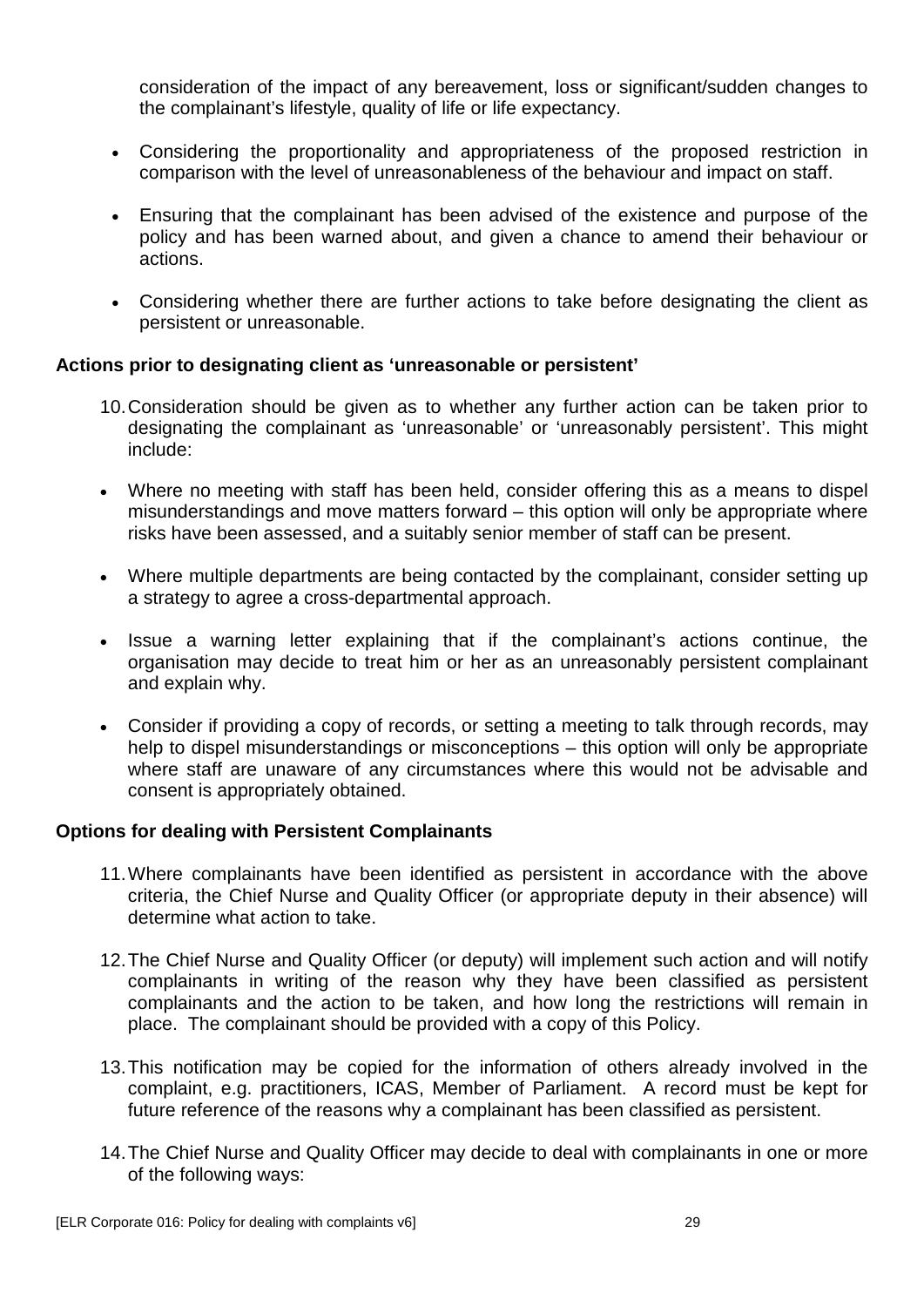- Place time limits on telephone conversations and personal contacts.
- Decline contact with the complainants either in person, by telephone, by fax, by letter, by email or any combinations of these, provided that one form of contact is maintained, (if staff members are to withdraw from telephone conversations with a complainant it may be helpful for them to have an agreed statement available to be used should the complainant persist in ringing).
- Restrict contact liaison through a third party (such as an advocate) .
- Refuse to register and process further concerns or complaints about the same matter notify the complainant in writing that the CCG has responded fully to the points raised and has tried to resolve the complaint but has nothing more to add and continuing contact on the matter will serve no benefit. The complainant should also be notified that the correspondence is at an end and that further letters received will be acknowledged but not answered. Complainants should be reminded of their right to pursue their complaint via the Health Service Ombudsman.
- Inform the complainant that future correspondence will be read and placed on file, but not acknowledged.
- State that the organisation does not deal with correspondence that is abusive or contains allegations that lack substantive evidence, request that a revised version of the correspondence be provided.
- Inform the complainant that any personal contact will take place in the presence of a witness.
- Drawing up a signed "agreement" with the complainant which sets out a code of behaviour for the parties involved if the CCG is to continue processing the complaint. If these terms are contravened consideration would then be given to implementing other actions as indicated in this section.
- Inform the complainants that in extreme circumstances the CCG reserves the right to pass unreasonable or persistent complaints to its solicitors.
- Temporarily suspend all contact with the complainant or investigation of a complaint whilst seeking legal advice or guidance from the Health Service Ombudsman.

### **Reviewing and Withdrawing 'Persistent Complainant' Status**

- 15.Once complainants have been determined as 'persistent' there needs to be a mechanism for withdrawing this status at a later date if, for example, complainants subsequently demonstrate a more reasonable approach, or if they submit a further complaint for which normal complaints procedures would appear appropriate.
- 16.Staff should have used discretion in recommending the initial 'persistent' status and discretion should similarly be used in recommending that the status be withdrawn when appropriate. Where this appears to be the case, discussion will be held with the Chief Nurse and Quality Officer. Subject to their approval, normal contact with the complainants and application of NHS complaints procedures will then be resumed.